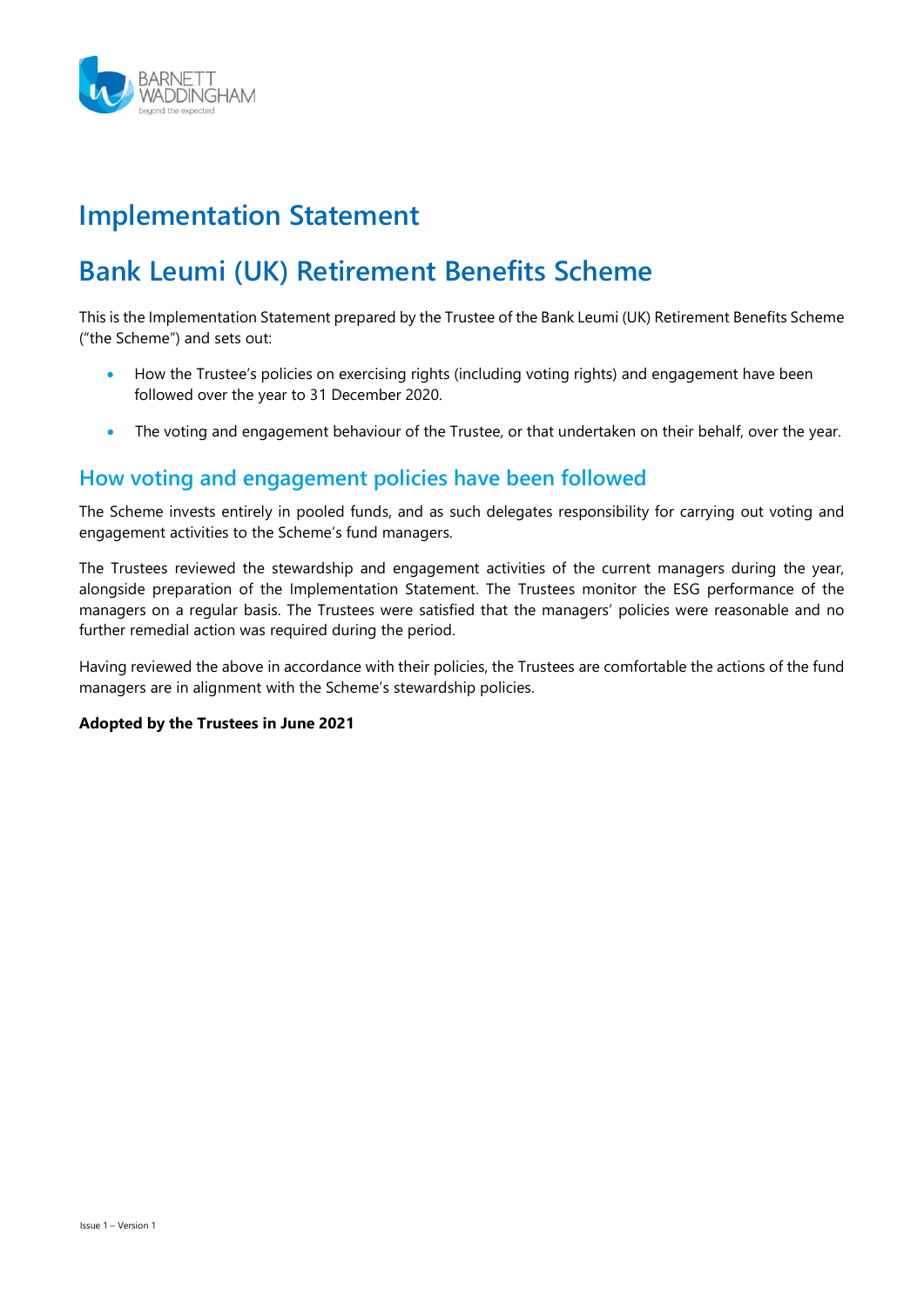

# Voting Data – Table 1 of 2

| <b>Manager</b>                                                                                                        | <b>Baillie Gifford</b>  | <b>Syz Asset Management</b>                                                                                               | M&G                     | <b>Columbia Threadneedle</b> |
|-----------------------------------------------------------------------------------------------------------------------|-------------------------|---------------------------------------------------------------------------------------------------------------------------|-------------------------|------------------------------|
| <b>Fund name</b>                                                                                                      | Multi Asset Growth Fund | Oyster Absolute Return Fund                                                                                               | Episode Allocation Fund | Dynamic Real Return Fund     |
| <b>Structure</b>                                                                                                      |                         | Pooled                                                                                                                    |                         |                              |
| Ability to influence voting behaviour of manager                                                                      |                         | The pooled fund structure means that there is limited scope for the Trustees to influence the manager's voting behaviour. |                         |                              |
| Number of company meetings the manager was<br>eligible to vote at over the year                                       | 64                      | Not provided                                                                                                              | 24                      | 347                          |
| Number of resolutions the manager was eligible to<br>vote on over the year                                            | 696                     | Not provided                                                                                                              | 351                     | 4,565                        |
| Percentage of resolutions the manager voted on                                                                        | 96.0%                   | Not provided                                                                                                              | 86.32%                  | 98.10%                       |
| Percentage of resolutions the manager abstained<br>from                                                               | 1.8%                    | Not provided                                                                                                              | 0.33%                   | 2.39%                        |
| Percentage of resolutions voted with management,<br>as a percentage of the total number of resolutions<br>voted on    | 90.3%                   | Not provided                                                                                                              | 91.09%                  | 91.43%                       |
| Percentage of resolutions voted against<br>management, as a percentage of the total number<br>of resolutions voted on | 23.4%                   | Not provided                                                                                                              | 8.91%                   | 6.18%                        |
| Percentage of resolutions voted contrary to the<br>recommendation of the proxy advisor                                | n/a                     | Not provided                                                                                                              | 8.25%                   | n/a                          |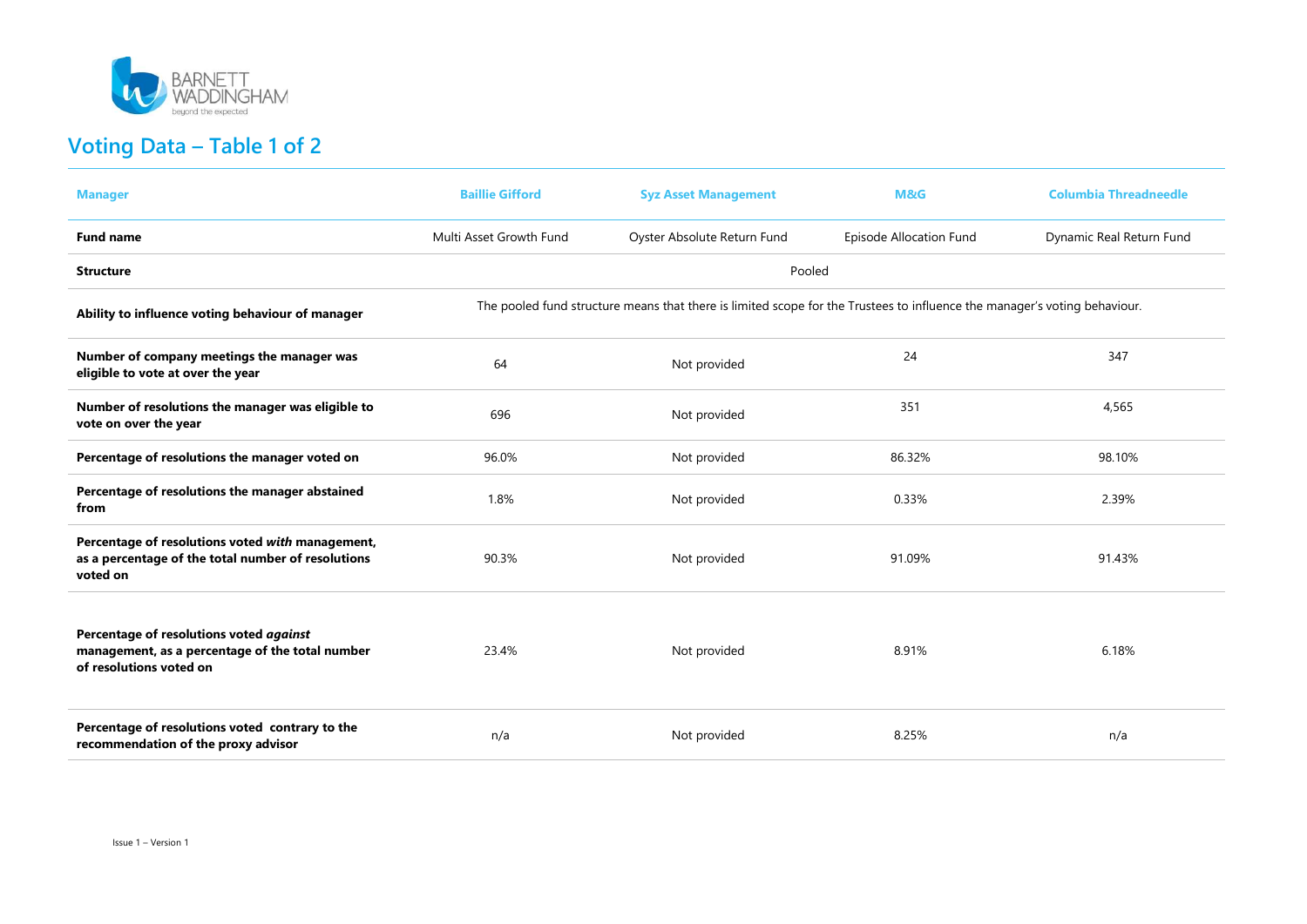

| <b>Manager</b>                                                                                                        |                                                                                                                           | <b>LGIM</b>                                    |                                                |                      |  |  |
|-----------------------------------------------------------------------------------------------------------------------|---------------------------------------------------------------------------------------------------------------------------|------------------------------------------------|------------------------------------------------|----------------------|--|--|
| <b>Fund name</b>                                                                                                      | <b>BIEF UK Select Equity Fund</b>                                                                                         | <b>Currency Hedged</b><br>Overseas Equity Fund | Overseas Fixed Benchmark<br><b>Equity Fund</b> | UK Equity Index Fund |  |  |
| <b>Structure</b>                                                                                                      |                                                                                                                           |                                                | Pooled                                         |                      |  |  |
| Ability to influence voting behaviour of manager                                                                      | The pooled fund structure means that there is limited scope for the Trustees to influence the manager's voting behaviour. |                                                |                                                |                      |  |  |
| Number of company meetings the manager was<br>eligible to vote at over the year                                       | 168                                                                                                                       | 2,086                                          | 2,086                                          | 894                  |  |  |
| Number of resolutions the manager was eligible to<br>vote on over the year                                            | 2,400                                                                                                                     | 25,685                                         | 25,685                                         | 12,468               |  |  |
| Percentage of resolutions the manager voted on                                                                        | 98.83%                                                                                                                    | 93.66%                                         | 93.66%                                         | 100.00%              |  |  |
| Percentage of resolutions the manager abstained<br>from                                                               | 1.96%                                                                                                                     | 0.37%                                          | 0.37%                                          | 0.01%                |  |  |
| Percentage of resolutions voted with management,<br>as a percentage of the total number of resolutions<br>voted on    | 94.86%                                                                                                                    | 93.79%                                         | 93.79%                                         | 93.12%               |  |  |
| Percentage of resolutions voted against<br>management, as a percentage of the total number<br>of resolutions voted on | 5.14%                                                                                                                     | 6.21%                                          | 6.21%                                          | 6.87%                |  |  |
| Percentage of resolutions voted contrary to the<br>recommendation of the proxy advisor                                | n/a                                                                                                                       | n/a                                            | n/a                                            | 0.77%                |  |  |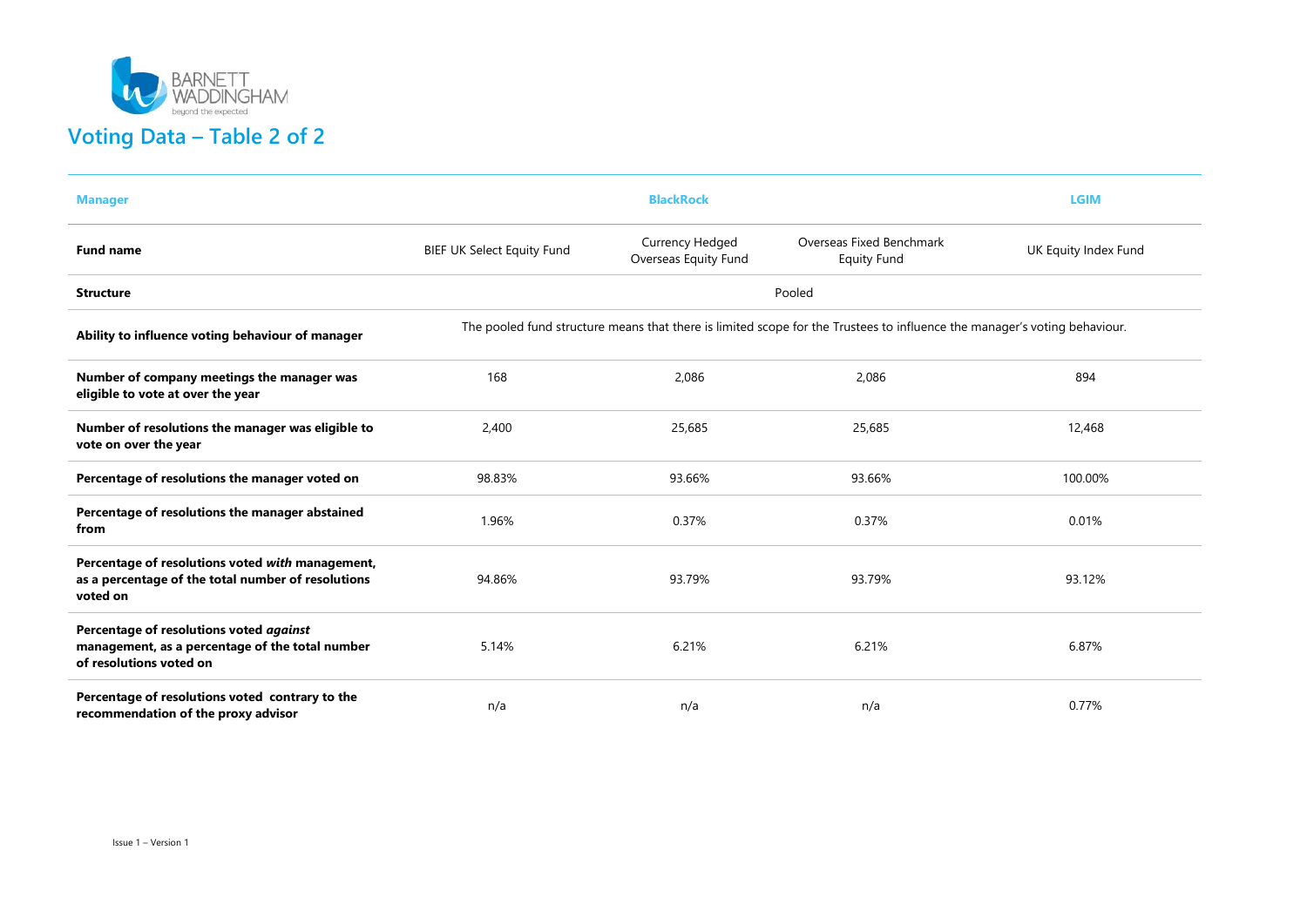

### Significant votes

We are currently trying to get this information from managers in a consistent manner.

For the first year of implementation statements we have delegated to the investment manager(s) to define what a "significant vote" is. A summary of the data they have provided is set out in the appendix.

#### Fund level engagement

| <b>Manager</b>                                                                                               | <b>BlackRock</b>                                                                                                               | <b>Baillie Gifford</b>  | <b>LGIM</b>                                                                                                      | <b>Syz Asset Management</b>    | <b>Columbia Threadneedle</b> | M&G                     |
|--------------------------------------------------------------------------------------------------------------|--------------------------------------------------------------------------------------------------------------------------------|-------------------------|------------------------------------------------------------------------------------------------------------------|--------------------------------|------------------------------|-------------------------|
| <b>Fund name</b>                                                                                             | <b>BIEF UK Select Equity Fund</b><br>Overseas Fixed Benchmark<br><b>Equity Fund</b><br>Currency Hedged<br>Overseas Equity Fund | Multi Asset Growth Fund | UK Equity Index Fund<br>AAA-AA-A Over 15yr Index<br>Matching Core Fund series<br>Buy and Maintain Credit<br>Fund | Oyster Absolute Return<br>Fund | Dynamic Real Return Fund     | Episode Allocation Fund |
| Does the manager<br>perform engagement on<br>behalf of the holdings<br>of the fund                           | Yes                                                                                                                            | Yes                     | Yes                                                                                                              | <b>No</b>                      | Yes                          | Yes                     |
| Has the manager<br>engaged with companies<br>to influence them in<br>relation to ESG factors in<br>the year? | Yes                                                                                                                            | Yes                     | Yes                                                                                                              | <b>No</b>                      | Yes                          | Yes                     |
| <b>Number of engagements</b><br>undertaken on behalf of<br>the holdings in this fund<br>in the year          | Ccy Hdgd Overseas Equity<br>Fund: 1,475<br>Overseas Fixed Equity<br>Fund: 1,475<br>BIEF UK Equity Fund: 155                    | Not provided            | Not provided                                                                                                     | Not applicable                 | Not provided                 | 2                       |
| <b>Number of engagements</b><br>undertaken at a firm<br>level in the year                                    | 3,501                                                                                                                          | 551                     | 891                                                                                                              | $\mathbf 0$                    | 278                          | Not provided            |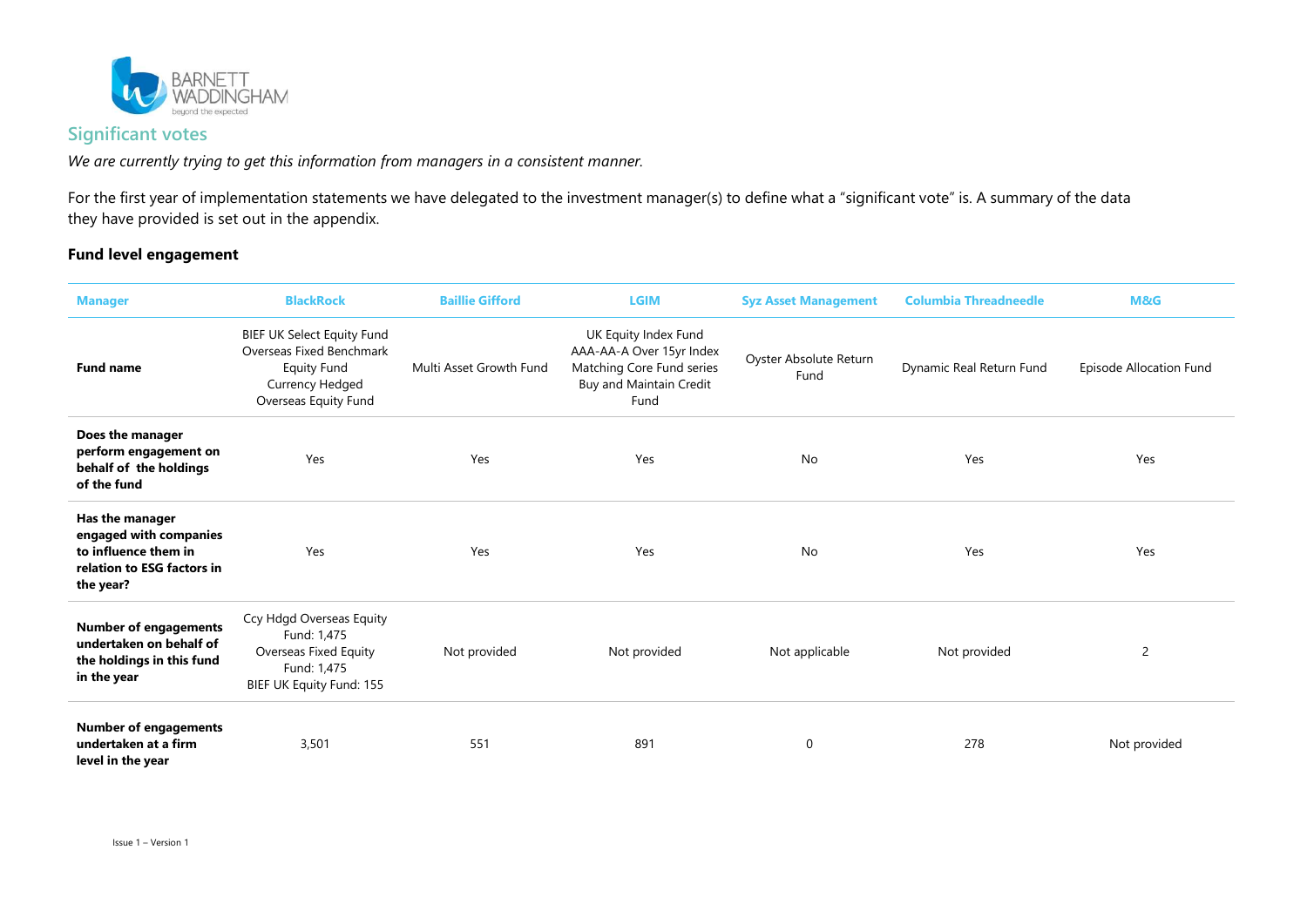

| <b>Manager</b>                                                               | <b>BlackRock</b>                                                                                                                                                                                                                                                                                                                    | <b>Baillie Gifford</b>                                                                                                                                   | LGIM                                                                                                    | <b>Syz Asset Management</b> | <b>Columbia Threadneedle</b> | M&G                                                                                                                                                                                                                                                                                                               |
|------------------------------------------------------------------------------|-------------------------------------------------------------------------------------------------------------------------------------------------------------------------------------------------------------------------------------------------------------------------------------------------------------------------------------|----------------------------------------------------------------------------------------------------------------------------------------------------------|---------------------------------------------------------------------------------------------------------|-----------------------------|------------------------------|-------------------------------------------------------------------------------------------------------------------------------------------------------------------------------------------------------------------------------------------------------------------------------------------------------------------|
| <b>Examples of</b><br>engagements<br>undertaken with<br>holdings in the fund | <b>American Airlines -</b><br>engaged on remuneration<br>and the management of<br>human capital, climate risk,<br>and business oversight.<br><b>Barclays</b> – engaged on<br>board composition and<br>effectiveness, executive<br>management, corporate<br>strategy, climate risk<br>management, and<br>operational sustainability. | Key engagement topics<br>include executive<br>remuneration, corporate<br>governance,<br>environmental and social<br>issues, and AGM or EGM<br>proposals. | Key engagement topics<br>include climate change,<br>remuneration, diversity,<br>COVID-19, and Strategy. | Not applicable              | Not provided                 | <b>Rio Tinto</b> – M&G engaged<br>with Rio Tinto, an Anglo-<br>Australian mining company,<br>on environmental and social<br>issues. In particular, setting a<br>Net Zero target for 2050 for<br>scope 1, 2 and 3 emissions<br>and media coverage of the<br>destruction of historic caves<br>in Western Australia. |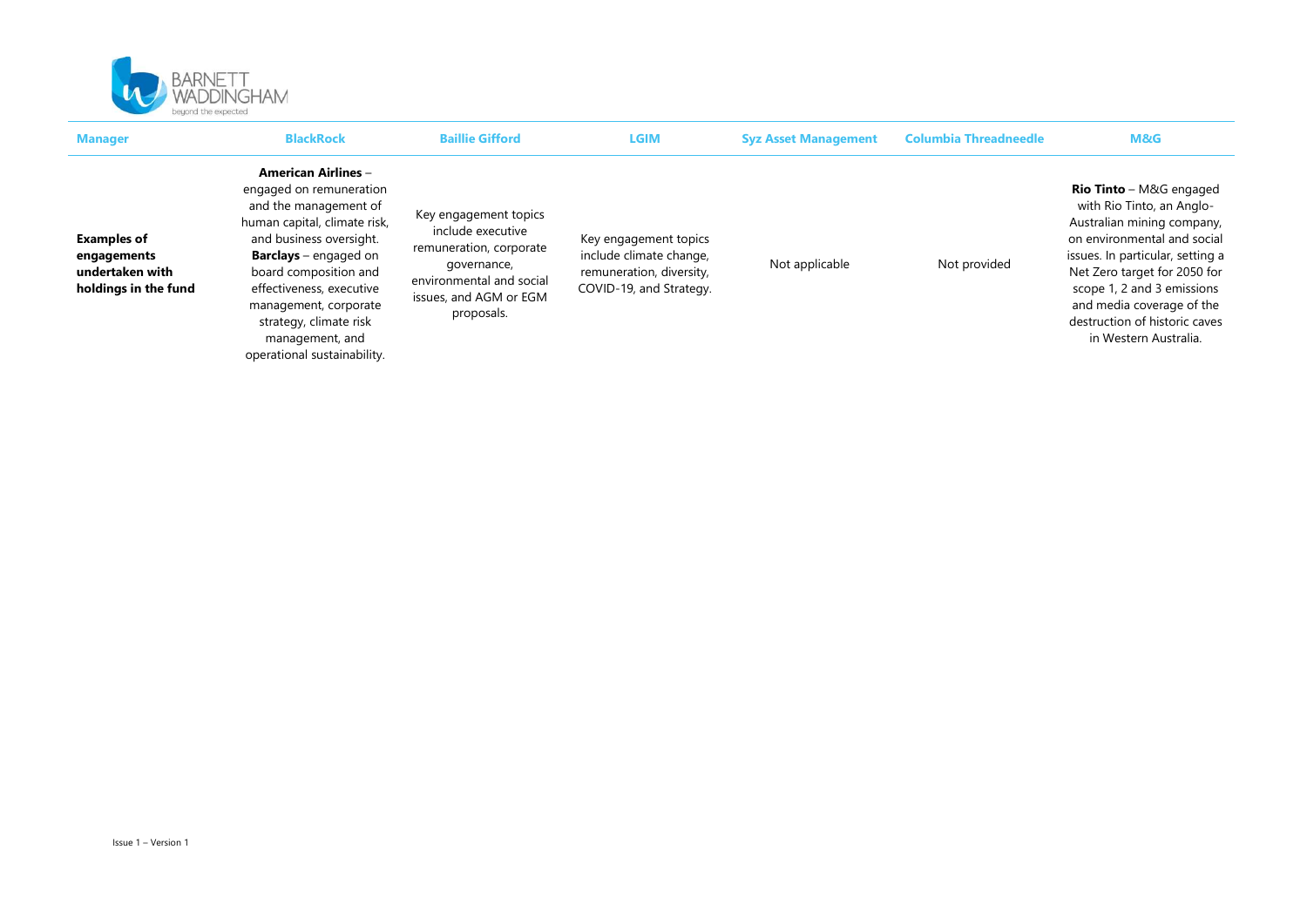

# Appendix – Significant votes data

#### Baillie Gifford, Multi Asset Growth Fund

|                                                                                                                      | Vote 1                                                                                                                                                                                                                                                                                                                                                 | Vote 2                                                                                                                                                                                                                                                                                                                                          | Vote 3                                                                                                                                                                                                                                                                                             | Vote 4                                                                                                                                                                                                                                  |
|----------------------------------------------------------------------------------------------------------------------|--------------------------------------------------------------------------------------------------------------------------------------------------------------------------------------------------------------------------------------------------------------------------------------------------------------------------------------------------------|-------------------------------------------------------------------------------------------------------------------------------------------------------------------------------------------------------------------------------------------------------------------------------------------------------------------------------------------------|----------------------------------------------------------------------------------------------------------------------------------------------------------------------------------------------------------------------------------------------------------------------------------------------------|-----------------------------------------------------------------------------------------------------------------------------------------------------------------------------------------------------------------------------------------|
| <b>Company name</b>                                                                                                  | Covivio REIT                                                                                                                                                                                                                                                                                                                                           | <b>EDP Renovaveis</b>                                                                                                                                                                                                                                                                                                                           | Gecina                                                                                                                                                                                                                                                                                             | <b>Merlin Properties</b>                                                                                                                                                                                                                |
| Date of vote                                                                                                         | 22 April 2020                                                                                                                                                                                                                                                                                                                                          | 26 March 2020                                                                                                                                                                                                                                                                                                                                   | 23 April 2020                                                                                                                                                                                                                                                                                      | 16 June 2020                                                                                                                                                                                                                            |
| Approximate size of fund's holding as at<br>the date of the vote (as % of portfolio)                                 | 0.45                                                                                                                                                                                                                                                                                                                                                   | 0.38                                                                                                                                                                                                                                                                                                                                            | 0.34                                                                                                                                                                                                                                                                                               | 0.21                                                                                                                                                                                                                                    |
| <b>Summary of the resolution</b>                                                                                     | Remuneration - Policy                                                                                                                                                                                                                                                                                                                                  | Elect Director(s)                                                                                                                                                                                                                                                                                                                               | Incentive Plan                                                                                                                                                                                                                                                                                     | Remuneration - Report                                                                                                                                                                                                                   |
| How the manager voted                                                                                                | Against                                                                                                                                                                                                                                                                                                                                                | Against                                                                                                                                                                                                                                                                                                                                         | Against                                                                                                                                                                                                                                                                                            | Against                                                                                                                                                                                                                                 |
| If the vote was against management, did<br>the manager communicate their intent<br>to the company ahead of the vote? | Yes                                                                                                                                                                                                                                                                                                                                                    | Yes                                                                                                                                                                                                                                                                                                                                             | Yes                                                                                                                                                                                                                                                                                                | Yes                                                                                                                                                                                                                                     |
| Rationale for the voting decision                                                                                    | BG opposed five resolutions regarding<br>the in-flight and proposed long term<br>incentive scheme because it could lead<br>to rewarding under-performance.                                                                                                                                                                                             | BG opposed the election of a director<br>due to the lack of independence and<br>diversity on the board.                                                                                                                                                                                                                                         | BD opposed three resolutions relating<br>to remuneration as they do not believe<br>there is sufficient alignment between<br>pay and performance.                                                                                                                                                   | BG opposed the resolution to<br>approve the Remuneration Report<br>because of concerns with quantum.                                                                                                                                    |
| <b>Outcome of the vote</b>                                                                                           | Pass                                                                                                                                                                                                                                                                                                                                                   | Pass                                                                                                                                                                                                                                                                                                                                            | Pass                                                                                                                                                                                                                                                                                               | Pass                                                                                                                                                                                                                                    |
| Implications of the outcome                                                                                          | Following the AGM in 2020, BG<br>informed the company of their voting<br>decision and advised that they expect<br>more stretching performance criteria<br>to apply to long term incentives going<br>forward. BG have yet to see<br>improvements in the targets so will<br>continue dialogue with the company<br>and to take appropriate voting action. | BG have taken action on the election<br>of directors at the company since the<br>2018 AGM. Their concerns are<br>regarding the attendance record of<br>some directors, a lack of board<br>independence and diversity. They have<br>spoken to the company a number of<br>times regarding these concerns and<br>continue raise the issue and take | BG have been opposing remuneration<br>at the company since 2017 due to<br>concerns with the targets applied to<br>the restricted stock plan. They are yet<br>to see improvements in the<br>remuneration plan however continue<br>to engage with the company to advise<br>of areas for improvement. | BG have been opposing<br>remuneration at the company since<br>2017 and engaging with the<br>company on the issue. In 2020, they<br>saw significant improvements in the<br>company's remuneration policy<br>which is a positive outcome. |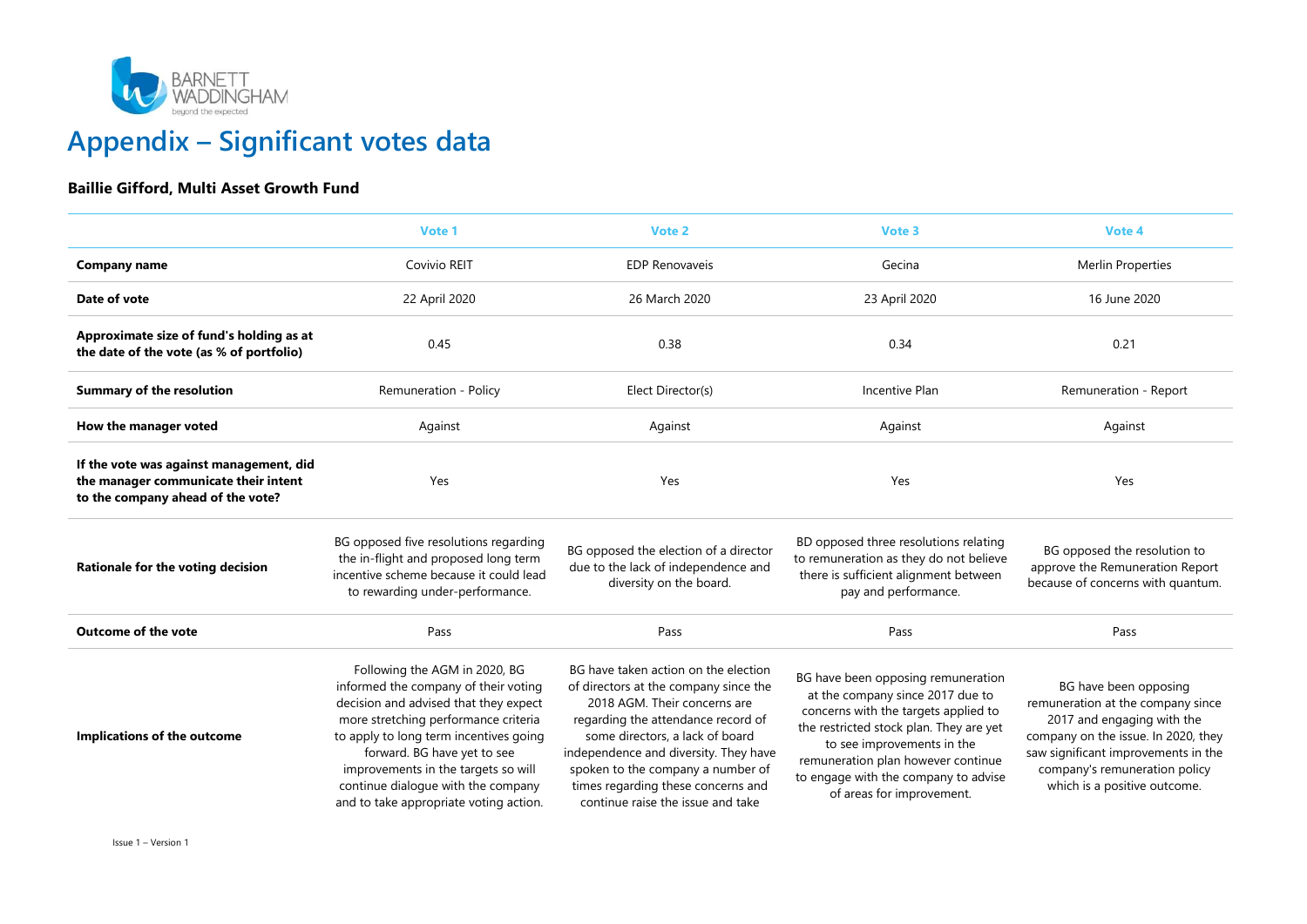

|                                                           | Vote 1                                                             | Vote 2                                                                                                                                                                                                             | Vote 3                                                               | Vote 4                                                               |
|-----------------------------------------------------------|--------------------------------------------------------------------|--------------------------------------------------------------------------------------------------------------------------------------------------------------------------------------------------------------------|----------------------------------------------------------------------|----------------------------------------------------------------------|
|                                                           |                                                                    | action where possible. As the company<br>has an 82% controlling shareholder,<br>BG's ability to influence is limited,<br>however they believe it important to<br>hold the board accountable for their<br>concerns. |                                                                      |                                                                      |
| Criteria on which the vote is considered<br>"significant" | This resolution is significant because<br>BG opposed remuneration. | This resolution is significant because<br>they opposed the election of a<br>director.                                                                                                                              | This resolution is significant because<br>they opposed remuneration. | This resolution is significant because<br>they opposed remuneration. |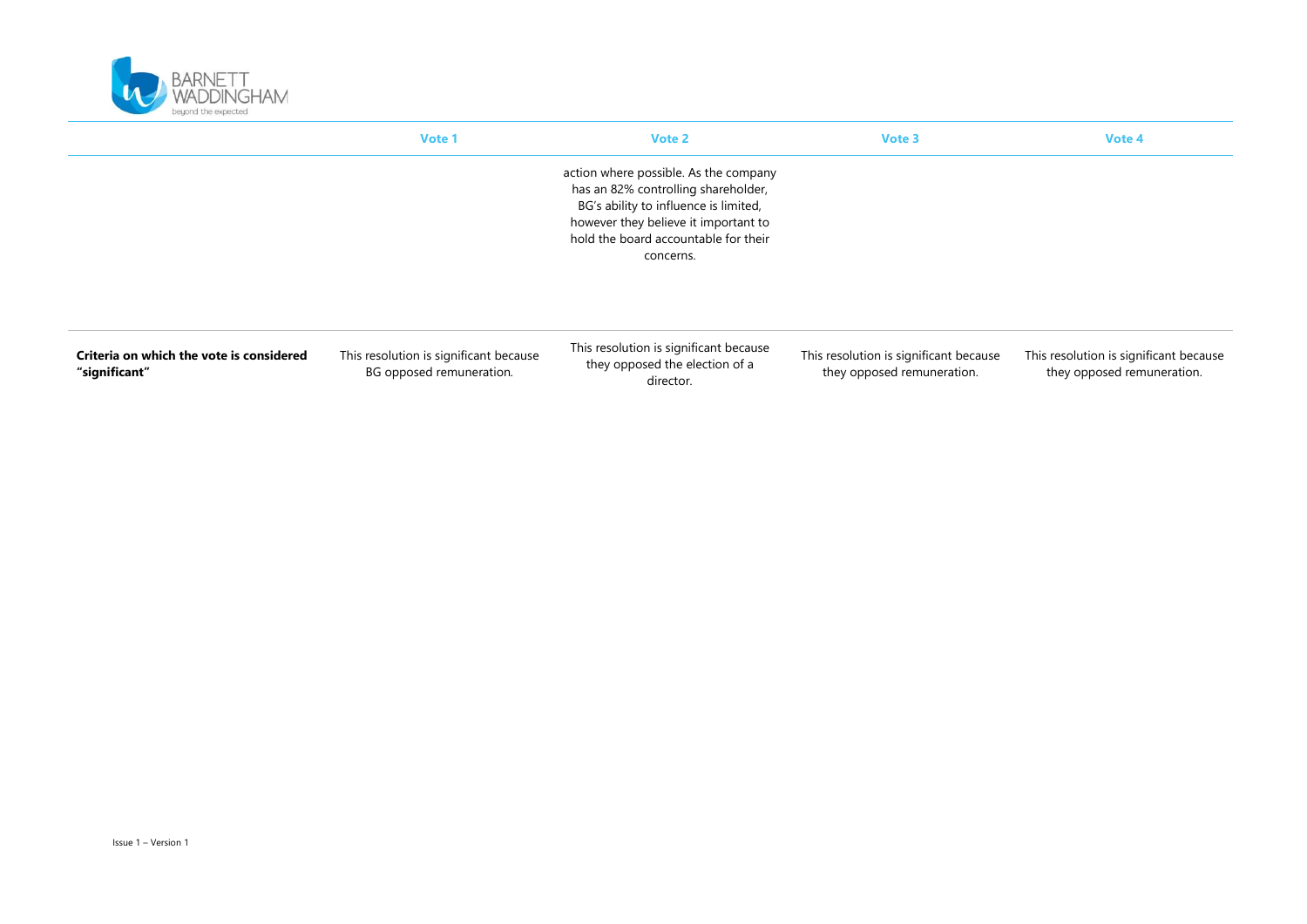

#### Syz Asset Management, Oyster Absolute Return Fund

Syz were unable to provide data of their significant votes over the year to 31 December 2020. We are continuously working with Syz in order for them to provide data in the correct format.

#### M&G, Episode Allocation Fund

|                                                                                                                      | Vote 1                                                                           | Vote 2                                         | Vote 3                                                                                                                                                                                                                                                                                                                                                                     | Vote 4                                                                                          |
|----------------------------------------------------------------------------------------------------------------------|----------------------------------------------------------------------------------|------------------------------------------------|----------------------------------------------------------------------------------------------------------------------------------------------------------------------------------------------------------------------------------------------------------------------------------------------------------------------------------------------------------------------------|-------------------------------------------------------------------------------------------------|
| <b>Company name</b>                                                                                                  | Methanex Corporation                                                             | Lloyds Banking Group Plc                       | JPMorgan Chase & Co.                                                                                                                                                                                                                                                                                                                                                       | <b>BNY Mellon Corp</b>                                                                          |
| Date of vote                                                                                                         | 30 April 2020                                                                    | 21 May 2020                                    | 19 May 2020                                                                                                                                                                                                                                                                                                                                                                | 15 April 2020                                                                                   |
| Approximate size of fund's holding as at the<br>date of the vote (as % of portfolio)                                 | Not provided                                                                     | Not provided                                   | Not provided                                                                                                                                                                                                                                                                                                                                                               | Not provided                                                                                    |
| <b>Summary of the resolution</b>                                                                                     | <b>Elect Director</b>                                                            | Approve Remuneration Report                    | Shareholder resolution requesting that<br>the Board issue a report "describing<br>how JPMorgan Chase plans to respond<br>to rising reputational risks for the<br>Company and questions about its role<br>in society related to involvement in<br>Canadian oil sands production, oil<br>sands pipeline companies, and Arctic<br>oil and gas exploration and<br>production." | Require Shareholder Approval of Bylaw<br>Amendments Adopted by the Board of<br><b>Directors</b> |
| How the manager voted                                                                                                | Withhold                                                                         | Against                                        | For                                                                                                                                                                                                                                                                                                                                                                        | For                                                                                             |
| If the vote was against management, did the<br>manager communicate their intent to the<br>company ahead of the vote? | Yes                                                                              | Not recorded                                   | No                                                                                                                                                                                                                                                                                                                                                                         | No                                                                                              |
| Rationale for the voting decision                                                                                    | Withholding support due to<br>concerns over corporate<br>governance and strategy | Concerns over remuneration and<br>the dividend | Supportive, as in our view it is in<br>shareholders' interests                                                                                                                                                                                                                                                                                                             | Supportive, as in our view shareholders<br>should approve all bylaw amendments                  |
| <b>Outcome of the vote</b>                                                                                           | Not provided                                                                     | Not provided                                   | Not provided                                                                                                                                                                                                                                                                                                                                                               | Not provided                                                                                    |
| Implications of the outcome                                                                                          | Not provided                                                                     | Not provided                                   | Not provided                                                                                                                                                                                                                                                                                                                                                               | Not provided                                                                                    |

Issue 1 – Version 1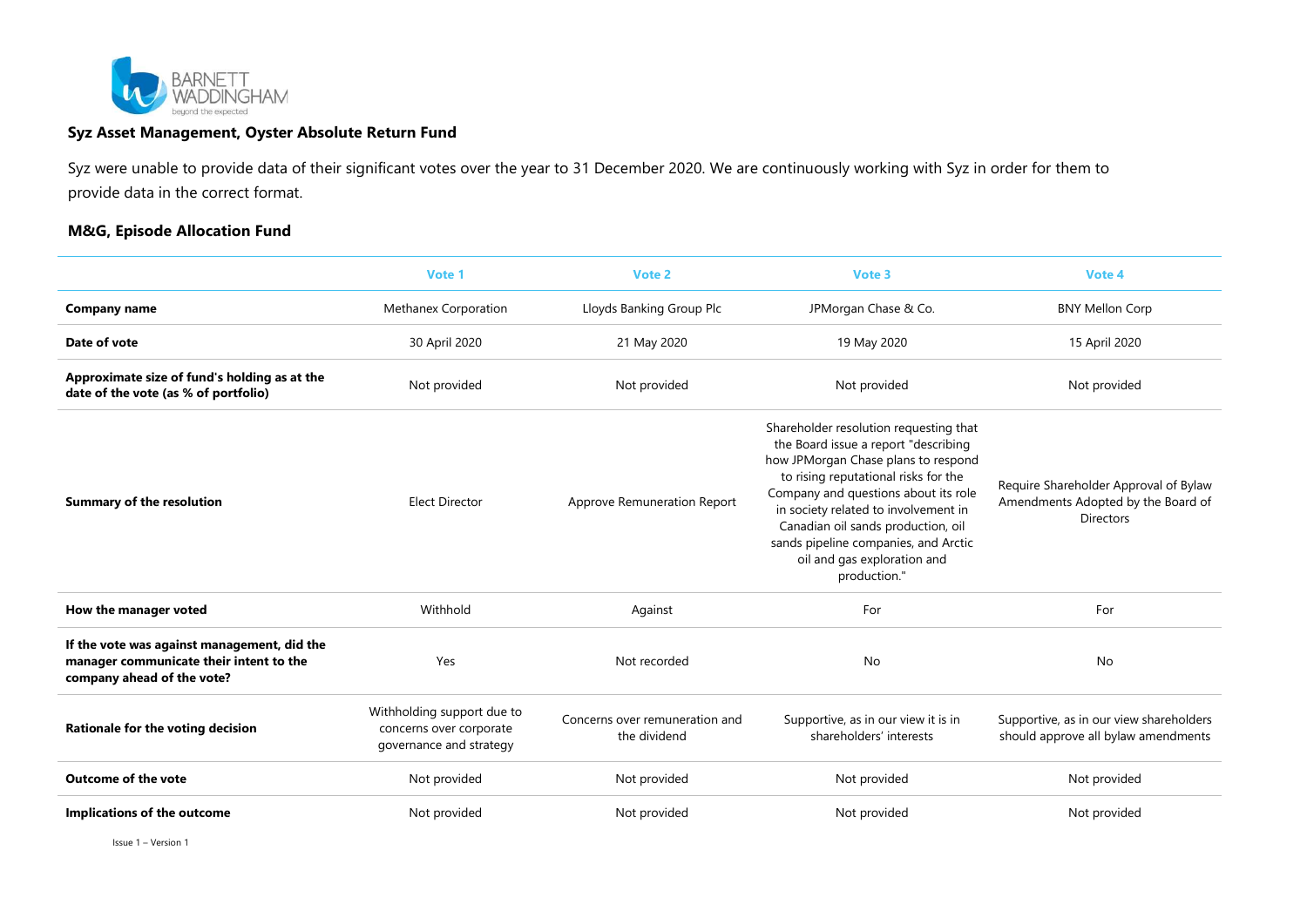

|                                                           | Vote 1                           |       | /ote                             | Vote 4               |
|-----------------------------------------------------------|----------------------------------|-------|----------------------------------|----------------------|
| Criteria on which the vote is considered<br>"significant" | High sensitivity to stakeholders | Other | High sensitivity to stakeholders | Shareholders' rights |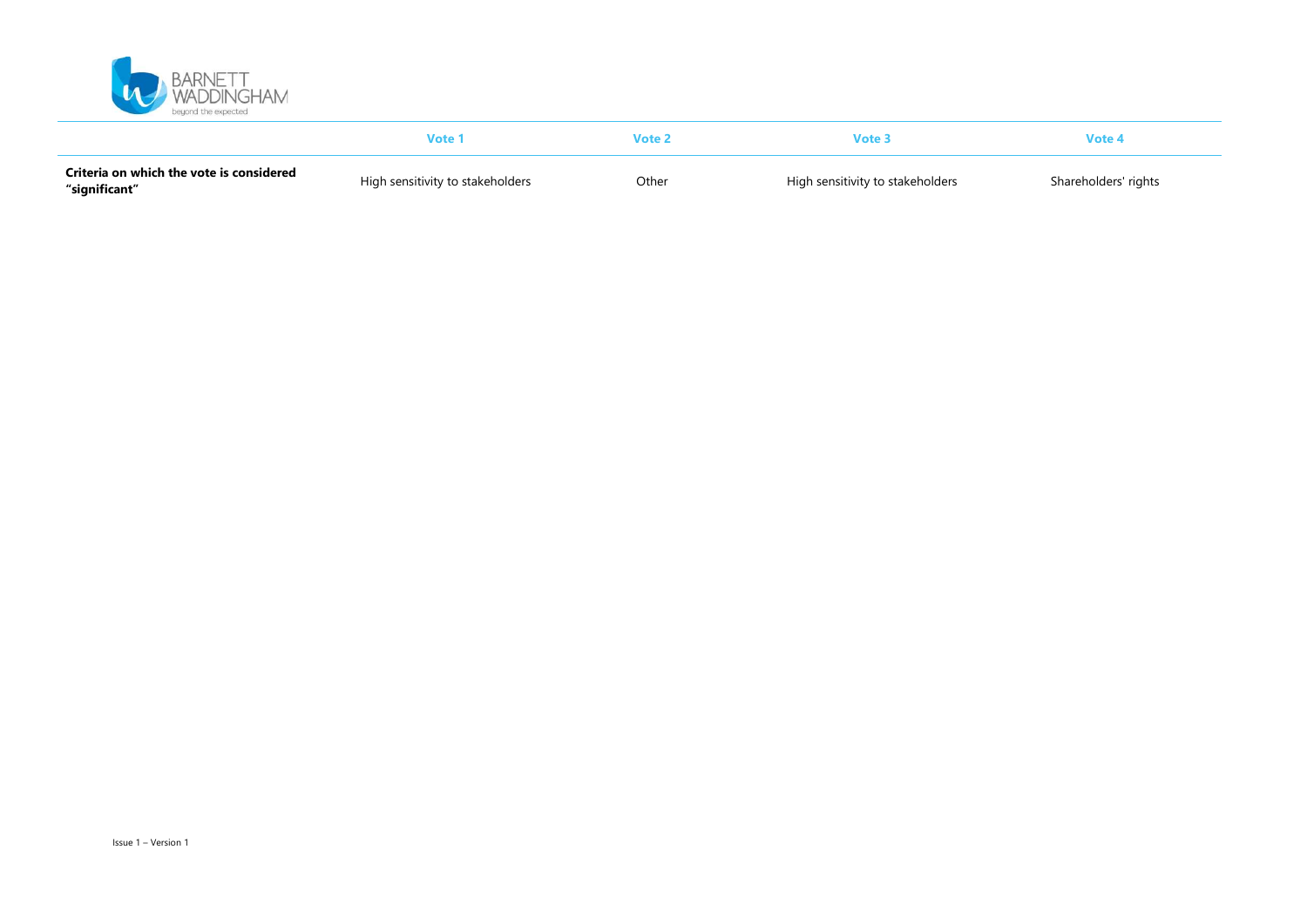

#### Columbia Threadneedle, Dynamic Real Return Fund – Table 1 of 2

|                                                                                                                         | Vote 1                                                                                                                             | Vote 2                                                                                                                             | Vote 3                                                                                                                             | Vote 4                                                                                                                             | Vote 5                                                                                                                             |
|-------------------------------------------------------------------------------------------------------------------------|------------------------------------------------------------------------------------------------------------------------------------|------------------------------------------------------------------------------------------------------------------------------------|------------------------------------------------------------------------------------------------------------------------------------|------------------------------------------------------------------------------------------------------------------------------------|------------------------------------------------------------------------------------------------------------------------------------|
| Company name                                                                                                            | Amazon.com, Inc.                                                                                                                   | Alphabet Inc.                                                                                                                      | Facebook, Inc.                                                                                                                     | Adobe Inc.                                                                                                                         | <b>Comcast Corporation</b>                                                                                                         |
| Date of vote                                                                                                            | 27 May 2020                                                                                                                        | 3 Jun 2020                                                                                                                         | 27 May 2020                                                                                                                        | 9 April 2020                                                                                                                       | 3 Jun 2020                                                                                                                         |
| <b>Approximate size of fund's</b><br>holding as at the date of the vote<br>(as % of portfolio)                          | 0.89%                                                                                                                              | 0.84%                                                                                                                              | 0.43%                                                                                                                              | 0.28%                                                                                                                              | 0.36%                                                                                                                              |
| <b>Summary of the resolution</b>                                                                                        | Elect Director Thomas O. Ryder                                                                                                     | Elect Director L. John Doerr                                                                                                       | Report on Median<br>Gender/Racial Pay Gap                                                                                          | Elect Director Frank A.<br>Calderoni                                                                                               | Report on Risks Posed by<br>Failing to Prevent Sexual<br>Harassment                                                                |
| How the manager voted                                                                                                   | Against                                                                                                                            | Withhold                                                                                                                           | For                                                                                                                                | Abstain                                                                                                                            | For                                                                                                                                |
| If the vote was against<br>management, did the manager<br>communicate their intent to the<br>company ahead of the vote? | No                                                                                                                                 | <b>No</b>                                                                                                                          | <b>No</b>                                                                                                                          | No                                                                                                                                 | No                                                                                                                                 |
| Rationale for the voting decision                                                                                       | Director is an affiliate serving on<br>a key committee.                                                                            | Compensation committee chair;<br>concerns around compensation.                                                                     | Material social risk for business;<br>in shareholders' interests.                                                                  | Combined chairman/CEO                                                                                                              | Material social risk for<br>business; in shareholders'<br>interests.                                                               |
| <b>Outcome of the vote</b>                                                                                              | Pass                                                                                                                               | Pass                                                                                                                               | Fail                                                                                                                               | Pass                                                                                                                               | Fail                                                                                                                               |
| Implications of the outcome                                                                                             | Active stewardship<br>(engagement and voting)<br>continues to form an integral<br>part of CT's research and<br>investment process. | Active stewardship<br>(engagement and voting)<br>continues to form an integral<br>part of CT's research and<br>investment process. | Active stewardship<br>(engagement and voting)<br>continues to form an integral<br>part of CT's research and<br>investment process. | Active stewardship<br>(engagement and voting)<br>continues to form an integral<br>part of CT's research and<br>investment process. | Active stewardship<br>(engagement and voting)<br>continues to form an integral<br>part of CT's research and<br>investment process. |
| Criteria on which the vote is<br>considered "significant"                                                               | Vote against management                                                                                                            | Vote against management                                                                                                            | Vote against management                                                                                                            | Vote against management                                                                                                            | Vote against management                                                                                                            |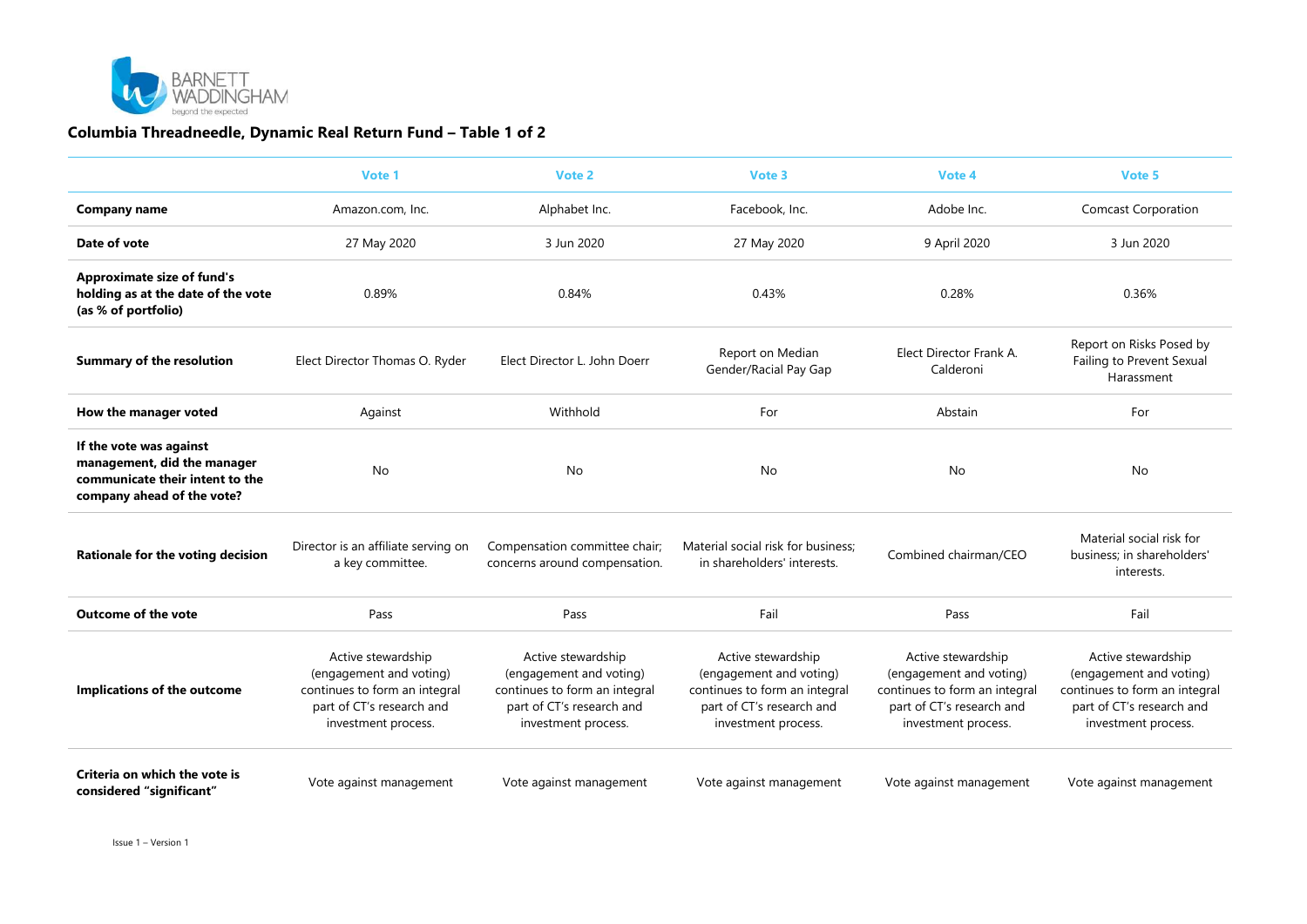

#### Columbia Threadneedle, Dynamic Real Return Fund – Table 2 of 2

|                                                                                                                         | Vote 6                                                                                                                 | Vote 7                                | Vote 8                                                                                                               | Vote 9                                                  | Vote 10                            |  |
|-------------------------------------------------------------------------------------------------------------------------|------------------------------------------------------------------------------------------------------------------------|---------------------------------------|----------------------------------------------------------------------------------------------------------------------|---------------------------------------------------------|------------------------------------|--|
| <b>Company name</b>                                                                                                     | Knorr-Bremse AG                                                                                                        | <b>Eurofins Scientific SE</b>         | DS Smith Plc                                                                                                         | Tesco Plc                                               | Whitbread Plc                      |  |
| Date of vote                                                                                                            | 30 June 20                                                                                                             | 26 June 2020                          | 8 Sep 2020                                                                                                           | 26 June 2020                                            | 6 Dec 2019                         |  |
| <b>Approximate size of fund's</b><br>holding as at the date of the vote<br>(as % of portfolio)                          | 0.12%                                                                                                                  | 0.03%                                 | 0.44%                                                                                                                | 0.04%                                                   | 0.03%                              |  |
| <b>Summary of the resolution</b>                                                                                        | Elect Heinz Thiele to the<br>Supervisory Board                                                                         | Reelect Valerie Hanote as<br>Director | Re-elect Gareth Davis as<br>Director                                                                                 | Approve Remuneration<br>Report                          | <b>Approve Remuneration Policy</b> |  |
| How the manager voted                                                                                                   | Abstain                                                                                                                | Against                               | Abstain                                                                                                              | Against                                                 | Against                            |  |
| If the vote was against<br>management, did the manager<br>communicate their intent to the<br>company ahead of the vote? | No                                                                                                                     | No                                    | No                                                                                                                   | No                                                      | Yes                                |  |
| Rationale for the voting decision                                                                                       | Corporate governance concerns                                                                                          | Low attendance                        | The nominee serves as<br>chairman of the nominating<br>committee and an executive<br>director sits on the committee. | Ex post adjustment to long-<br>term performance metrics | Concerns around quantum of<br>pay  |  |
| <b>Outcome of the vote</b>                                                                                              | Pass                                                                                                                   | Pass                                  | Pass                                                                                                                 | Check                                                   | Vote passed                        |  |
| Implications of the outcome                                                                                             | Active stewardship (engagement and voting) continues to form an integral part of CT's research and investment process. |                                       |                                                                                                                      |                                                         |                                    |  |
| Criteria on which the vote is<br>considered "significant"                                                               | Vote against management                                                                                                | Vote against management.              | Vote against management                                                                                              | Vote against management                                 | Vote against management            |  |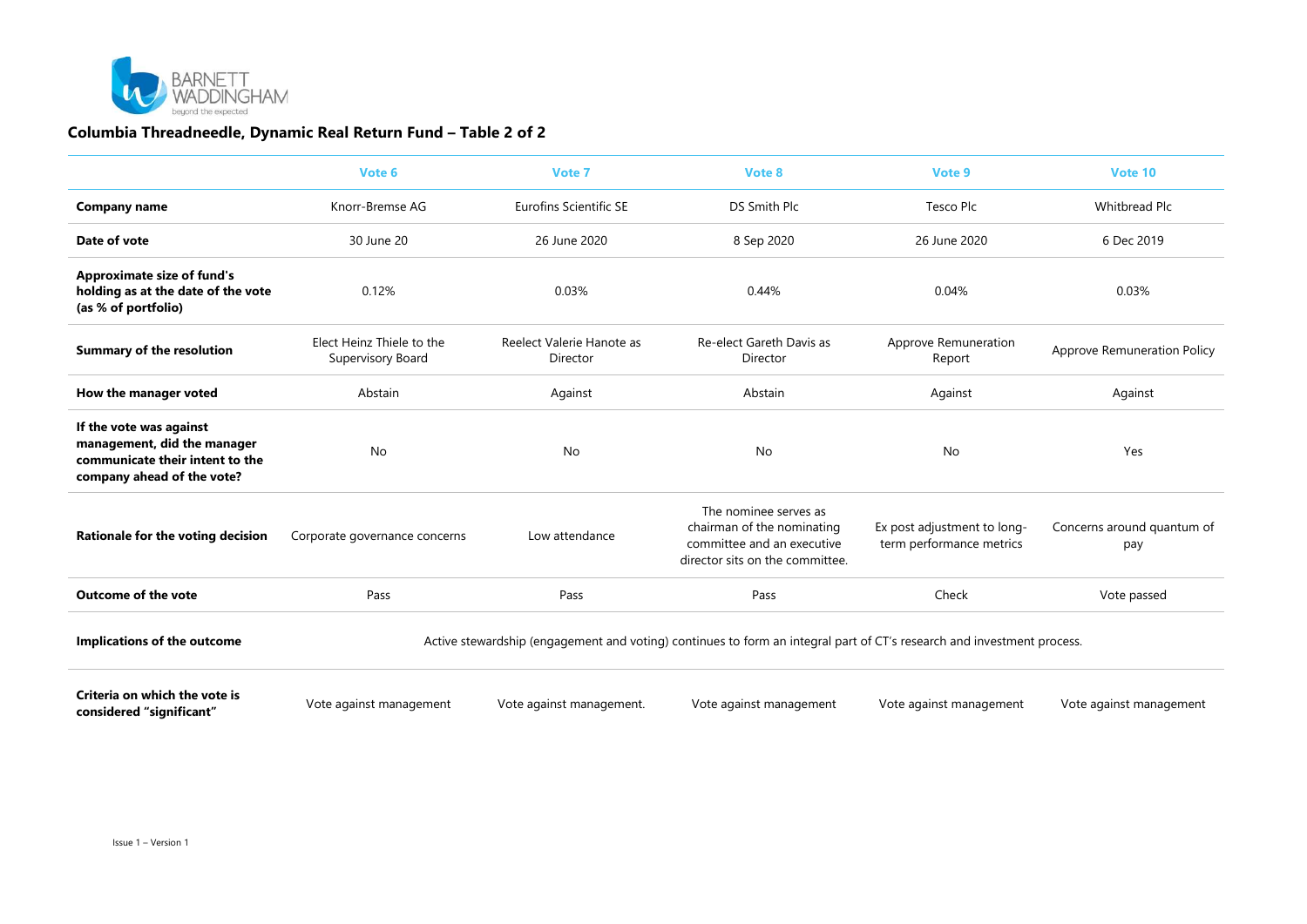

|                                                                                                                         | Vote 1                                                                                                                                                                                                                                                                                                                                                                                                                                                                                                                            | Vote 2                                                                                                                                                                                                                           |
|-------------------------------------------------------------------------------------------------------------------------|-----------------------------------------------------------------------------------------------------------------------------------------------------------------------------------------------------------------------------------------------------------------------------------------------------------------------------------------------------------------------------------------------------------------------------------------------------------------------------------------------------------------------------------|----------------------------------------------------------------------------------------------------------------------------------------------------------------------------------------------------------------------------------|
| Company name                                                                                                            | ROYAL DUTCH SHELL PLC                                                                                                                                                                                                                                                                                                                                                                                                                                                                                                             | <b>BARCLAYS PLC</b>                                                                                                                                                                                                              |
| Date of vote                                                                                                            | 19 May 2020                                                                                                                                                                                                                                                                                                                                                                                                                                                                                                                       | 7 May 2020                                                                                                                                                                                                                       |
| Approximate size of fund's holding as<br>at the date of the vote (as % of<br>portfolio)                                 | Not provided                                                                                                                                                                                                                                                                                                                                                                                                                                                                                                                      | Not provided                                                                                                                                                                                                                     |
| <b>Summary of the resolution</b>                                                                                        | Request Shell to set and publish targets for Scope 1, 2 and 3 Greenhouse Gas<br>(GHG) Emissions aligned with the Paris Agreement.                                                                                                                                                                                                                                                                                                                                                                                                 | Resolution 29 - Approve Barclays' Commitment in Tackling Climate Change,<br>Resolution 30 - Approve ShareAction Requisitioned Resolution                                                                                         |
| How the manager voted                                                                                                   | For                                                                                                                                                                                                                                                                                                                                                                                                                                                                                                                               | For Resolution 29 and Against Resolution 30                                                                                                                                                                                      |
| If the vote was against management,<br>did the manager communicate their<br>intent to the company ahead of the<br>vote? | Not provided                                                                                                                                                                                                                                                                                                                                                                                                                                                                                                                      | Not provided                                                                                                                                                                                                                     |
| Rationale for the voting decision                                                                                       | In determining their vote, BlackRock took into consideration that Shell already<br>had some of the most ambitious climate targets in the industry on all relevant<br>scopes (1,2,3) and that the company already makes strong TCFD disclosures.<br>Moreover, this resolution refers to Shell's now out of date climate commitments<br>and have been superseded by stronger commitments. So as a of Shell's<br>responsiveness BlackRock considers the request made in the resolution to have<br>been substantively been delivered. | Based on BlackRock's proxy voting guidelines, the independent fiduciary<br>voted taking into consideration several factors. Support for both<br>resolutions (29 and 30) would have been problematic as they are both<br>binding. |
| <b>Outcome of the vote</b>                                                                                              | Not provided                                                                                                                                                                                                                                                                                                                                                                                                                                                                                                                      | Resolution 29 - Pass, Resolution 30 - Not passed.                                                                                                                                                                                |
| Implications of the outcome                                                                                             | BlackRock will continue to engage with the company on its governance<br>practices, reporting on material factors including the alignment with the SASB<br>guidelines and on the development of its plans to achieve its ambitious climate<br>commitments.                                                                                                                                                                                                                                                                         | Not provided                                                                                                                                                                                                                     |
| Criteria on which the vote is<br>considered "significant"                                                               | Not provided                                                                                                                                                                                                                                                                                                                                                                                                                                                                                                                      | Not provided                                                                                                                                                                                                                     |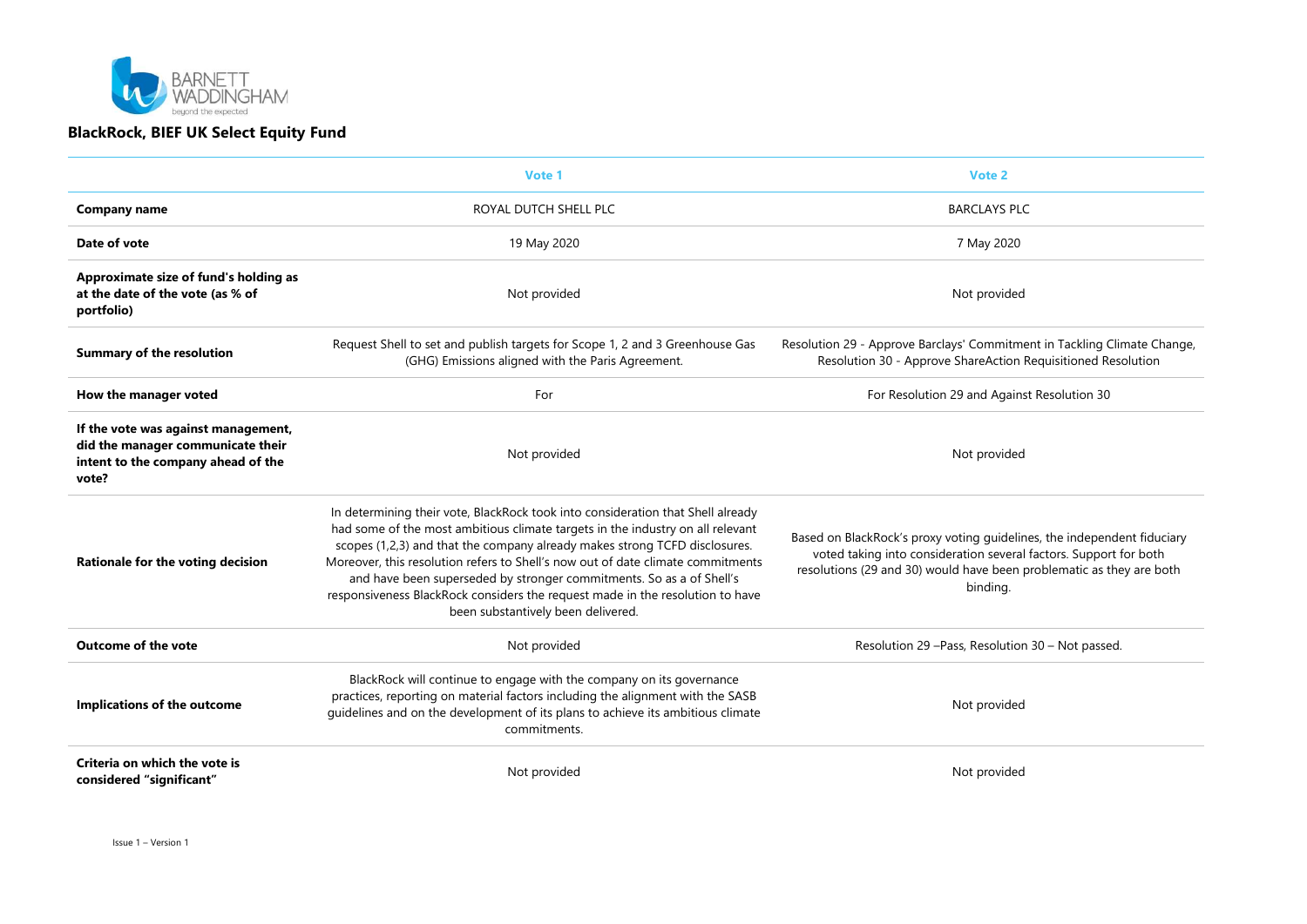

## BlackRock, Currency Hedged Overseas Equity Fund – Table 1 of 2

|                                                                                                                            | Vote 1                                                                                                                                                                                                                                                                                                          | Vote 2                                                                                                                                                                                                                                                                                               | Vote 3                                                                                                                                                          | Vote 4                                                                                                                                                                                                                       | Vote 5                                                                                                                                                                                                                                                            |
|----------------------------------------------------------------------------------------------------------------------------|-----------------------------------------------------------------------------------------------------------------------------------------------------------------------------------------------------------------------------------------------------------------------------------------------------------------|------------------------------------------------------------------------------------------------------------------------------------------------------------------------------------------------------------------------------------------------------------------------------------------------------|-----------------------------------------------------------------------------------------------------------------------------------------------------------------|------------------------------------------------------------------------------------------------------------------------------------------------------------------------------------------------------------------------------|-------------------------------------------------------------------------------------------------------------------------------------------------------------------------------------------------------------------------------------------------------------------|
| Company name                                                                                                               | <b>EXXON MOBIL CORP</b>                                                                                                                                                                                                                                                                                         | <b>CHEVRON CORP</b>                                                                                                                                                                                                                                                                                  | <b>MIZUHO FINANCIAL GROUP</b>                                                                                                                                   | <b>VOLKSWAGEN AG</b>                                                                                                                                                                                                         | WOODSIDE PETROLEUM LTD                                                                                                                                                                                                                                            |
| Date of vote                                                                                                               | 27 May 2020                                                                                                                                                                                                                                                                                                     | 27 May 2020                                                                                                                                                                                                                                                                                          | 25 June 2020                                                                                                                                                    | 30 Sep 2020                                                                                                                                                                                                                  | 30 April 2020                                                                                                                                                                                                                                                     |
| <b>Approximate size of fund's</b><br>holding as at the date of the<br>vote (as % of portfolio)                             | Not provided                                                                                                                                                                                                                                                                                                    | Not provided                                                                                                                                                                                                                                                                                         | Not provided                                                                                                                                                    | Not provided                                                                                                                                                                                                                 | Not provided                                                                                                                                                                                                                                                      |
| <b>Summary of the resolution</b>                                                                                           | Elect Director Angela Braly<br>Elect Director Kenneth Frazier<br>Require Independent Board<br>Chair                                                                                                                                                                                                             | Report on Climate Lobbying<br>aligned with Paris Agreement goals                                                                                                                                                                                                                                     | Amend Articles to disclose plan<br>outlining company's business<br>strategy to align with Paris<br>Agreement                                                    | Multiple (not disclosed)                                                                                                                                                                                                     | Resolution to amend<br>Constitution, Ordinary<br>resultion on Paris goals and<br>targets, resolution on climate<br>related lobbying, resolution<br>on reputation advertising<br>activities.                                                                       |
| How the manager voted                                                                                                      | Against the re-election of<br>directors; For the independent<br>chair proposal                                                                                                                                                                                                                                  | For                                                                                                                                                                                                                                                                                                  | Against                                                                                                                                                         | For all                                                                                                                                                                                                                      | Against all                                                                                                                                                                                                                                                       |
| If the vote was against<br>management, did the<br>manager communicate their<br>intent to the company ahead<br>of the vote? | Not provided                                                                                                                                                                                                                                                                                                    | n/a                                                                                                                                                                                                                                                                                                  | Not provided                                                                                                                                                    | n/a                                                                                                                                                                                                                          | Not provided                                                                                                                                                                                                                                                      |
| <b>Rationale for the voting</b><br>decision                                                                                | BlackRock voted against the re-<br>election of the directors for<br>insufficient progress on the TCF<br>aligned reporting and related<br>action. They voted for the<br>independent chair on account<br>of the belief that the board<br>would benefit from a more<br>robust independent leadership<br>structure. | Greater transparency into the<br>company's approach to political<br>spending and lobbying aligned<br>with their stated support for the<br>Paris Agreement will help articulate<br>consistency between messaging in<br>context of managing climate risk<br>and transition to a low carbon<br>economy. | Voted with the independent<br>fiduciary which determined<br>that the company now has<br>policies in place that address<br>the issues raised in the<br>proposal. | Voted against multiple<br>resolutions due to going<br>concerns with oversight in<br>relation to the emissions<br>scandal, insufficient level of<br>independence on the board<br>and independence of the<br>external auditor. | BlackRock is generally not<br>supportive of constitutional<br>amendment resolutions. They<br>also believe that the climate-<br>related resolutions are all<br>sufficiently met by the<br>company already and so voted<br>with board against these<br>resolutions. |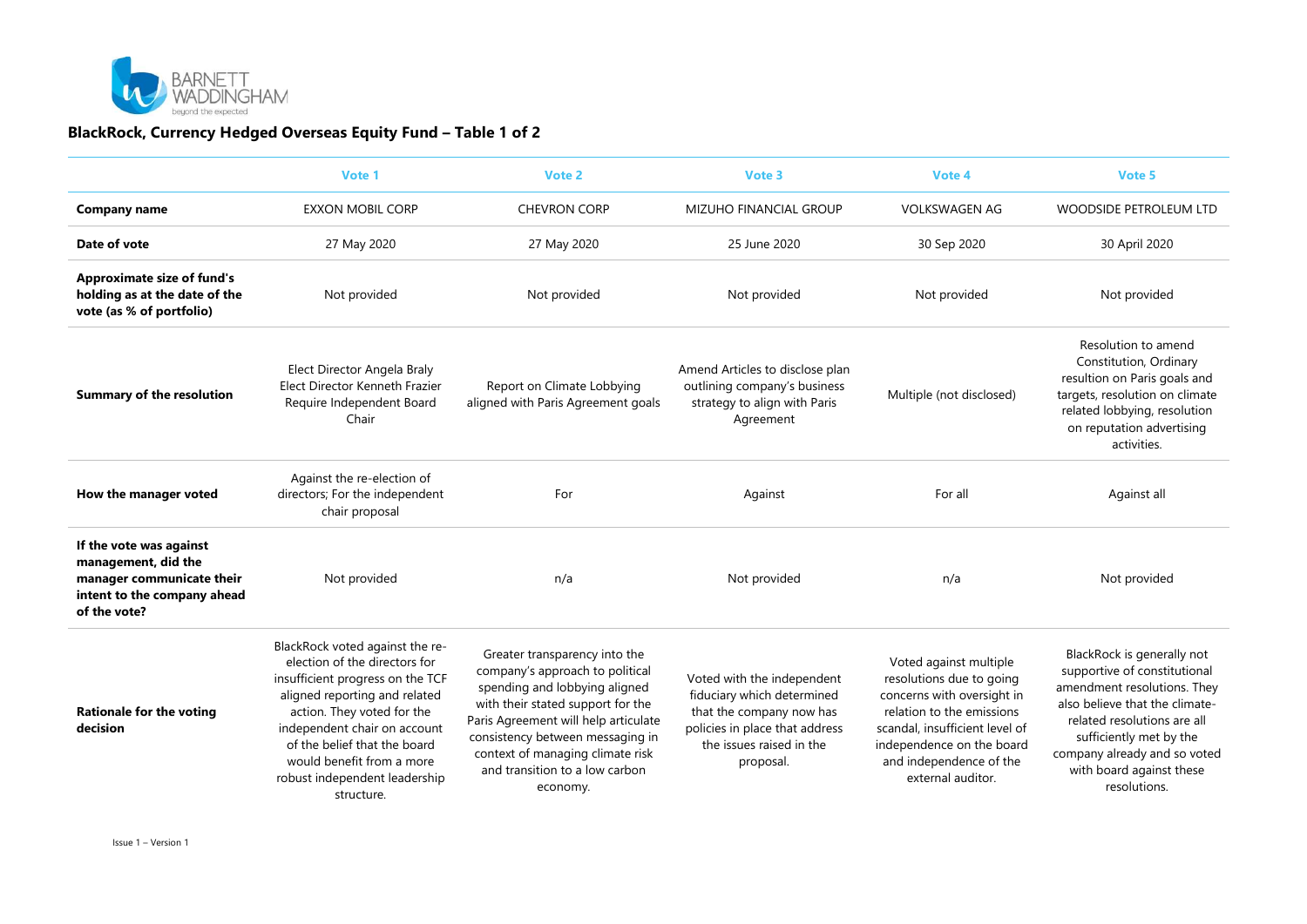

|                                                           | Vote <sup>'</sup> | Vote 2       | Vote 3       | Vote 4       | Vote 5       |  |
|-----------------------------------------------------------|-------------------|--------------|--------------|--------------|--------------|--|
| Outcome of the vote                                       | Not provided      | Not provided | Not provided | Not provided | Not provided |  |
| Implications of the outcome                               | Not provided      | Not provided | Not provided | Not provided | Not provided |  |
| Criteria on which the vote is<br>considered "significant" | Not provided      | Not provided | Not provided | Not provided | Not provided |  |

## BlackRock, Currency Hedged Overseas Equity Fund – Table 2 of 2

|                                                                                                                            | Vote 6                     | Vote 7                                                                     | Vote 8                   | Vote 9                                                                                       | Vote 10                                                          |
|----------------------------------------------------------------------------------------------------------------------------|----------------------------|----------------------------------------------------------------------------|--------------------------|----------------------------------------------------------------------------------------------|------------------------------------------------------------------|
| <b>Company name</b>                                                                                                        | <b>AGL ENERGY LTD</b>      | <b>KOREA ELECTRIC POWER</b>                                                | <b>OUALCOMM INC</b>      | LAIR LIQUIDE SOCIETE<br><b>ANONYME POUR</b>                                                  | <b>BANCO SANTANDER SA</b>                                        |
| Date of vote                                                                                                               | 7 Oct 2020                 | 9 Nov 2020                                                                 | 10 March 2020            | 5 May 2020                                                                                   | 10 June 2020                                                     |
| <b>Approximate size of fund's</b><br>holding as at the date of the<br>vote (as % of portfolio)                             | Not provided               | Not provided                                                               | Not provided             | Not provided                                                                                 | Not provided                                                     |
| <b>Summary of the resolution</b>                                                                                           | Approve Coal Closure dates | Elect Choi Young-ho as inside<br>director and member of audit<br>committee | Multiple (not disclosed) | Re-elect Brian Gilvary as<br>director, Elect Anette Bronder<br>and Kim Ann Mink as Directors | Report on risk of racial<br>discrimination in vehicle<br>lending |
| How the manager voted                                                                                                      | For                        | For                                                                        | Against all              | Against re-election; For new<br>directors                                                    | For                                                              |
| If the vote was against<br>management, did the manager<br>communicate their intent to<br>the company ahead of the<br>vote? | n/a                        | n/a                                                                        | Not provided             | Not provided                                                                                 | n/a                                                              |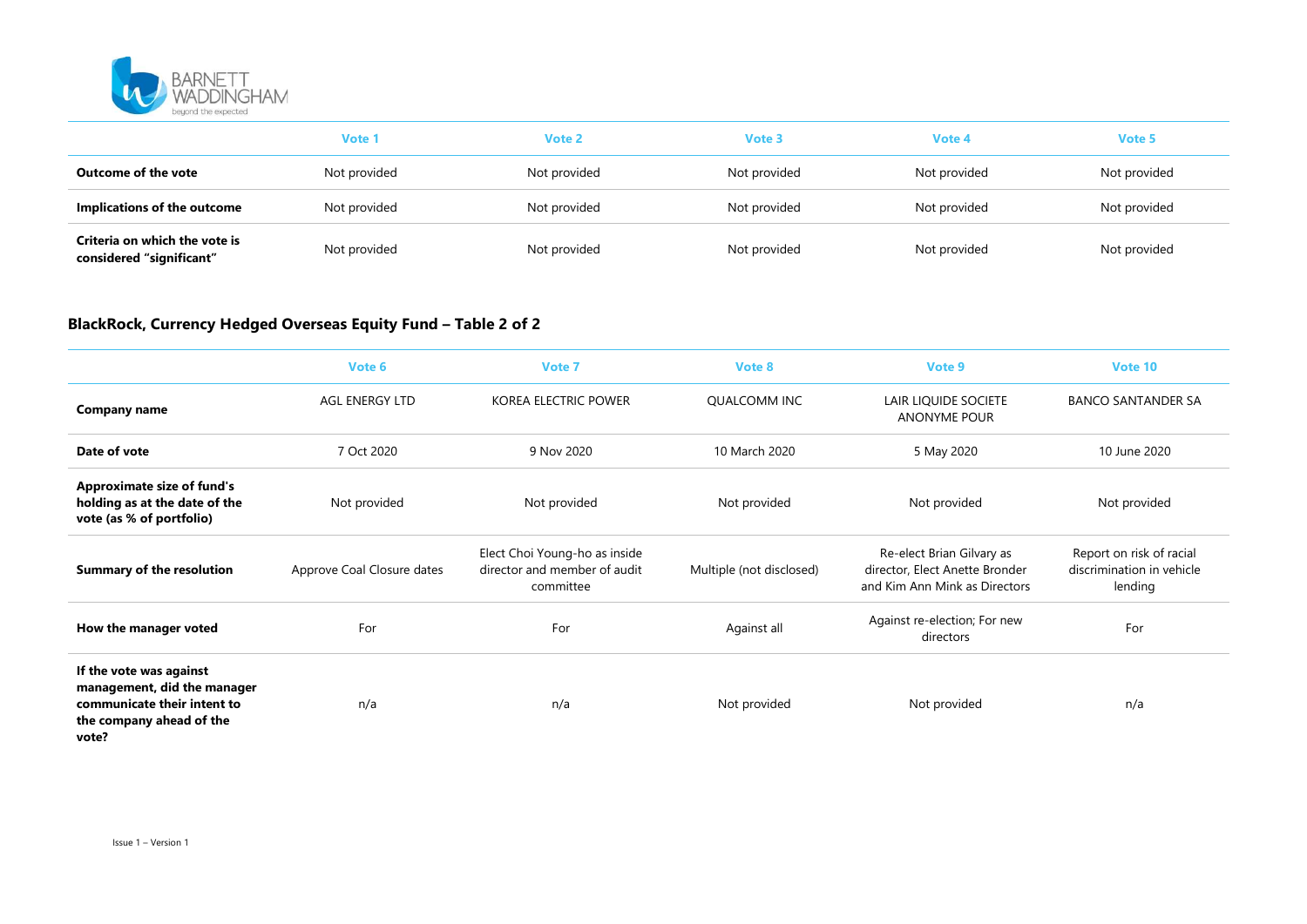

|                                                           | Vote 6                                                                                                                                                          | Vote 7                                                                                                                                                                                                                                                                   | Vote 8                                                                                                                                                                            | Vote 9                                                                                                                                                                                                                                                                                                     | Vote 10                                                                                                                                                                                                                                                                                                                                                                                                      |
|-----------------------------------------------------------|-----------------------------------------------------------------------------------------------------------------------------------------------------------------|--------------------------------------------------------------------------------------------------------------------------------------------------------------------------------------------------------------------------------------------------------------------------|-----------------------------------------------------------------------------------------------------------------------------------------------------------------------------------|------------------------------------------------------------------------------------------------------------------------------------------------------------------------------------------------------------------------------------------------------------------------------------------------------------|--------------------------------------------------------------------------------------------------------------------------------------------------------------------------------------------------------------------------------------------------------------------------------------------------------------------------------------------------------------------------------------------------------------|
| <b>Rationale for the voting</b><br>decision               | BlackRock believe the company,<br>and its shareholders, would<br>benefit from a continued focus<br>on long-term strategic planning<br>covering several decades. | While BlackRock remain<br>concerned about the company's<br>coal projects in Indonesia and<br>Vietnam, BlackRock voted in<br>favour of the candidate for<br>reasons including that he is a<br>new nominee and therefore not<br>responsible for KEPCO's past<br>decisions. | BlackRock held the board<br>accountable by voting against<br>election of longest-tenured<br>compensation committee<br>member and against the<br>Advisory Vote on<br>Compensation. | BlackRock voted against the<br>re-election of Brian Gilvary for<br>the company's lack of progress<br>on climate-related reporting in<br>alignment with the TCFD<br>recommendations. We<br>supported the elections of<br>both Anette Bronder and Kim<br>Ann Mink as they are new to<br>the company's board. | BlackRock voted for the<br>proposal, as discriminatory<br>lending practices are a material<br>risk to the company's business<br>and shareholders would<br>benefit from increased and<br>improved disclosure on<br>compliance programs,<br>processes and procedures, as<br>well as risk mitigation<br>processes and procedures, to<br>prevent Discriminatory lending<br>(including racial<br>discrimination). |
| Outcome of the vote                                       | Not provided                                                                                                                                                    | Not provided                                                                                                                                                                                                                                                             | Not provided                                                                                                                                                                      | Not provided                                                                                                                                                                                                                                                                                               | Not provided                                                                                                                                                                                                                                                                                                                                                                                                 |
| Implications of the outcome                               | Not provided                                                                                                                                                    | Not provided                                                                                                                                                                                                                                                             | Not provided                                                                                                                                                                      | Not provided                                                                                                                                                                                                                                                                                               | Not provided                                                                                                                                                                                                                                                                                                                                                                                                 |
| Criteria on which the vote is<br>considered "significant" | Not provided                                                                                                                                                    | Not provided                                                                                                                                                                                                                                                             | Not provided                                                                                                                                                                      | Not provided                                                                                                                                                                                                                                                                                               | Not provided                                                                                                                                                                                                                                                                                                                                                                                                 |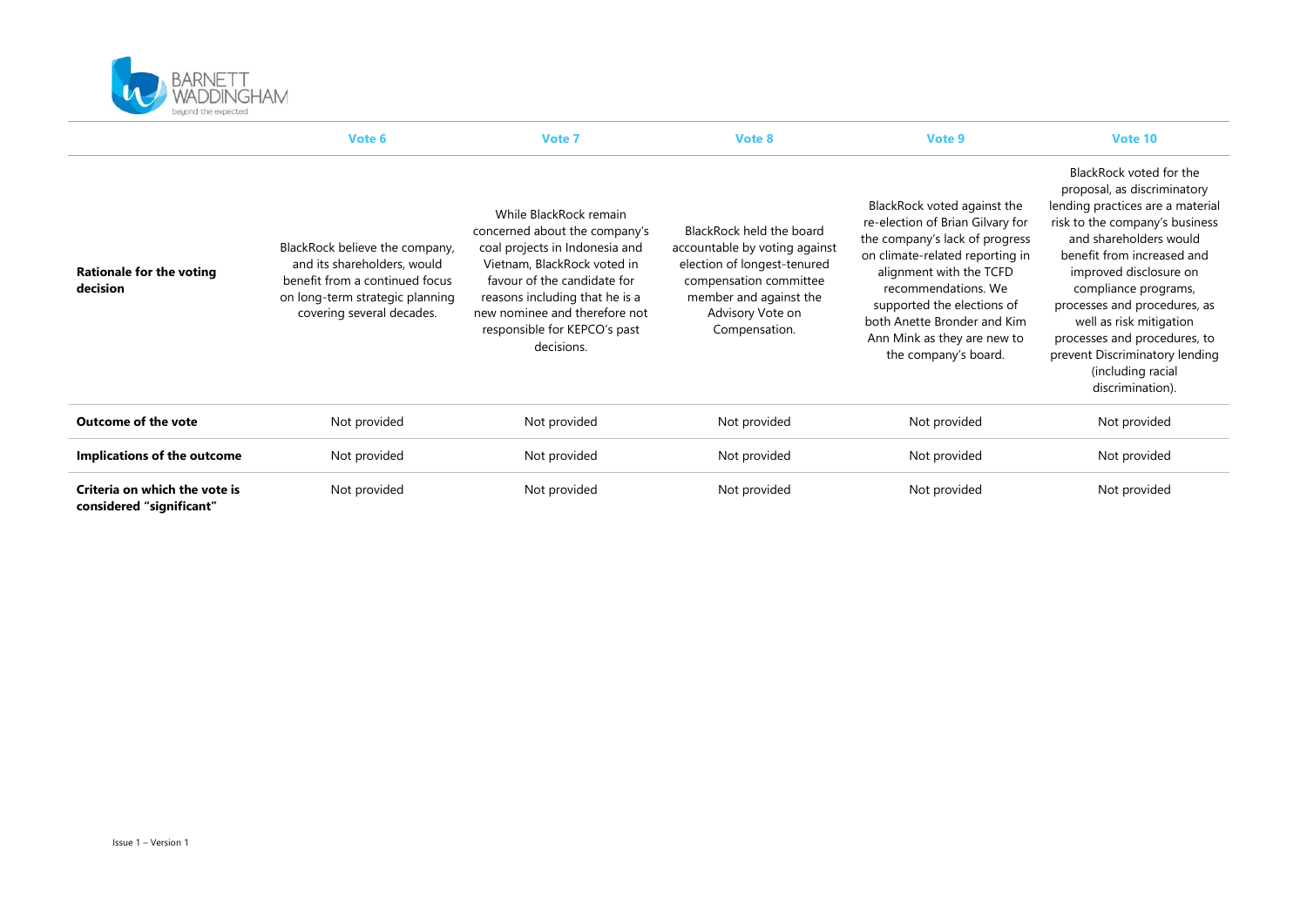

#### BlackRock, Overseas Fixed Benchmark Equity Fund – Table 1 of 2

|                                                                                                                            | Vote 1                                                                                                                                                                                                                                                                                                         | Vote 2                                                                                                                                                                                                                                                                                                  | Vote 3                                                                                                                                                          | Vote 4                                                                                                                                                                                                                       | Vote 5                                                                                                                                                                                                                                                            |
|----------------------------------------------------------------------------------------------------------------------------|----------------------------------------------------------------------------------------------------------------------------------------------------------------------------------------------------------------------------------------------------------------------------------------------------------------|---------------------------------------------------------------------------------------------------------------------------------------------------------------------------------------------------------------------------------------------------------------------------------------------------------|-----------------------------------------------------------------------------------------------------------------------------------------------------------------|------------------------------------------------------------------------------------------------------------------------------------------------------------------------------------------------------------------------------|-------------------------------------------------------------------------------------------------------------------------------------------------------------------------------------------------------------------------------------------------------------------|
| Company name                                                                                                               | <b>EXXON MOBIL CORP</b>                                                                                                                                                                                                                                                                                        | <b>CHEVRON CORP</b>                                                                                                                                                                                                                                                                                     | MIZUHO FINANCIAL<br><b>GROUP</b>                                                                                                                                | <b>VOLKSWAGEN AG</b>                                                                                                                                                                                                         | WOODSIDE PETROLEUM LTD                                                                                                                                                                                                                                            |
| Date of vote                                                                                                               | 27 May 2020                                                                                                                                                                                                                                                                                                    | 27 May 2020                                                                                                                                                                                                                                                                                             | 25 June 2020                                                                                                                                                    | 30 Sep 2020                                                                                                                                                                                                                  | 30 April 2020                                                                                                                                                                                                                                                     |
| <b>Approximate size of fund's</b><br>holding as at the date of the<br>vote (as % of portfolio)                             | Not provided                                                                                                                                                                                                                                                                                                   | Not provided                                                                                                                                                                                                                                                                                            | Not provided                                                                                                                                                    | Not provided                                                                                                                                                                                                                 | Not provided                                                                                                                                                                                                                                                      |
| <b>Summary of the resolution</b>                                                                                           | Elect Director Angela Braly<br><b>Elect Director Kenneth Frazier</b><br>Require Independent Board<br>Chair                                                                                                                                                                                                     | Report on Climate Lobbying<br>aligned with Paris Agreement<br>goals                                                                                                                                                                                                                                     | Amend Articles to disclose<br>plan outlining company's<br>business strategy to align<br>with Paris Agreement                                                    | Multiple (not disclosed)                                                                                                                                                                                                     | Resolution to amend<br>Constitution, Ordinary<br>resultion on Paris goals and<br>targets, resolution on climate<br>related lobbying, resolution<br>on reputation advertising<br>activities.                                                                       |
| How the manager voted                                                                                                      | Against the re-election of<br>directors; For the independent<br>chair proposal                                                                                                                                                                                                                                 | For                                                                                                                                                                                                                                                                                                     | Against                                                                                                                                                         | For all                                                                                                                                                                                                                      | Against all                                                                                                                                                                                                                                                       |
| If the vote was against<br>management, did the manager<br>communicate their intent to<br>the company ahead of the<br>vote? | Not provided                                                                                                                                                                                                                                                                                                   | n/a                                                                                                                                                                                                                                                                                                     | Not provided                                                                                                                                                    | n/a                                                                                                                                                                                                                          | Not provided                                                                                                                                                                                                                                                      |
| <b>Rationale for the voting</b><br>decision                                                                                | BlackRock voted against the<br>re-election of the directors for<br>insufficient progress on the<br>TCF aligned reporting and<br>related action. They voted for<br>the independent chair on<br>account of the belief that the<br>board would benefit from a<br>more robust independent<br>leadership structure. | Greater transparency into the<br>company's approach to political<br>spending and lobbying aligned<br>with their stated support for the<br>Paris Agreement will help<br>articulate consistency between<br>messaging in context of<br>managing climate risk and<br>transition to a low carbon<br>economy. | Voted with the independent<br>fiduciary which determined<br>that the company now has<br>policies in place that<br>address the issues raised in<br>the proposal. | Voted against multiple<br>resolutions due to going<br>concerns with oversight in<br>relation to the emissions<br>scandal, insufficient level of<br>independence on the board<br>and independence of the<br>external auditor. | BlackRock is generally not<br>supportive of constitutional<br>amendment resolutions. They<br>also believe that the climate-<br>related resolutions are all<br>sufficiently met by the<br>company already and so<br>voted with board against<br>these resolutions. |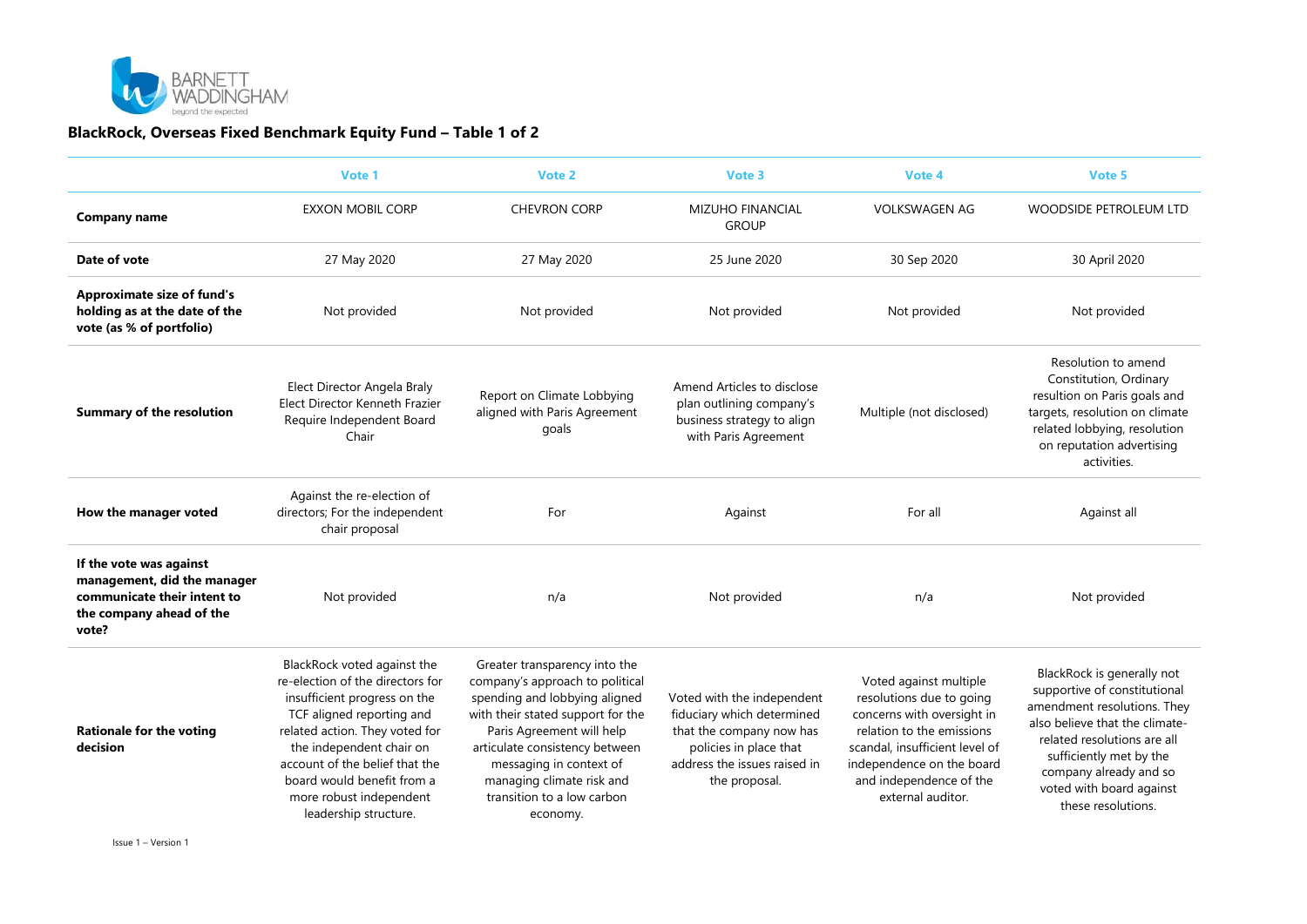

|                                                           | Vote 1       | Vote 2       | Vote 3       | Vote 4       | Vote 5       |
|-----------------------------------------------------------|--------------|--------------|--------------|--------------|--------------|
| Outcome of the vote                                       | Not provided | Not provided | Not provided | Not provided | Not provided |
| Implications of the outcome                               | Not provided | Not provided | Not provided | Not provided | Not provided |
| Criteria on which the vote is<br>considered "significant" | Not provided | Not provided | Not provided | Not provided | Not provided |

## BlackRock, Overseas Fixed Benchmark Equity Fund – Table 2 of 2

|                                                                                                                         | Vote 6                        | Vote 7                                                                     | Vote 8                                                                                       | Vote 9                                                           | Vote 10                                                                                                                              |
|-------------------------------------------------------------------------------------------------------------------------|-------------------------------|----------------------------------------------------------------------------|----------------------------------------------------------------------------------------------|------------------------------------------------------------------|--------------------------------------------------------------------------------------------------------------------------------------|
| <b>Company name</b>                                                                                                     | <b>AGL ENERGY LTD</b>         | KOREA ELECTRIC POWER                                                       | LAIR LIQUIDE SOCIETE<br><b>ANONYME POUR</b>                                                  | <b>BANCO SANTANDER SA</b>                                        | <b>TOSHIBA CORP</b>                                                                                                                  |
| Date of vote                                                                                                            | 7 Oct 2020                    | 9 Nov 2020                                                                 | 5 May 2020                                                                                   | 10 June 2020                                                     | 27 March 2020                                                                                                                        |
| Approximate size of fund's holding as<br>at the date of the vote (as % of<br>portfolio)                                 | Not provided                  | Not provided                                                               | Not provided                                                                                 | Not provided                                                     | Not provided                                                                                                                         |
| <b>Summary of the resolution</b>                                                                                        | Approve Coal Closure<br>dates | Elect Choi Young-ho as inside<br>director and member of audit<br>committee | Re-elect Brian Gilvary as<br>director, Elect Anette Bronder<br>and Kim Ann Mink as Directors | Report on risk of racial<br>discrimination in vehicle<br>lending | Approval regarding<br>introduction of response<br>policies for a tender offer;<br>allotment of share options<br>without contribution |
| How the manager voted                                                                                                   | For                           | For                                                                        | Against re-election; For new<br>directors                                                    | For                                                              | For                                                                                                                                  |
| If the vote was against management,<br>did the manager communicate their<br>intent to the company ahead of the<br>vote? | n/a                           | n/a                                                                        | Not provided                                                                                 | n/a                                                              | n/a                                                                                                                                  |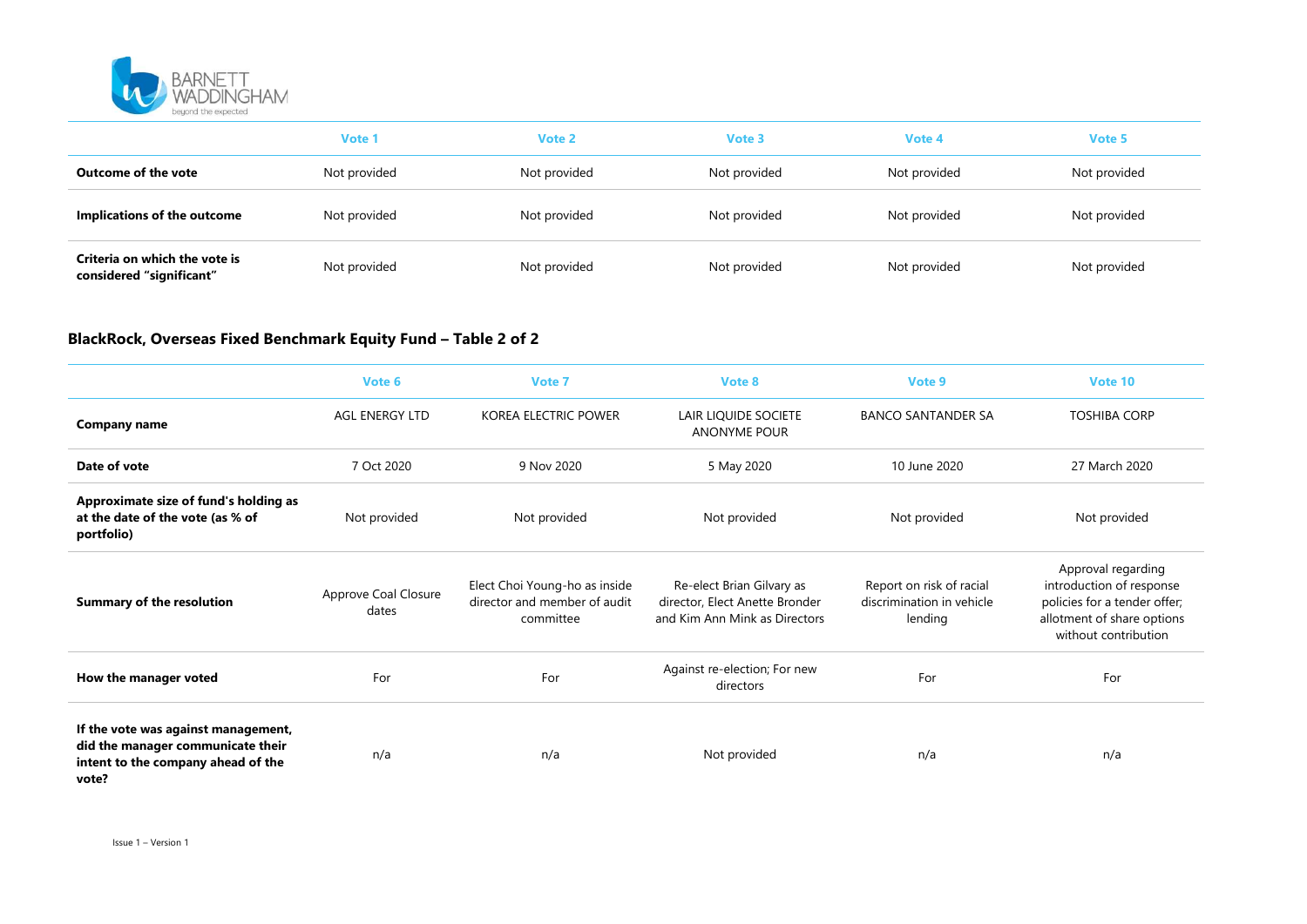

|                                                           | Vote 6                                                                                                                                                                   | Vote 7                                                                                                                                                                                                                                                                      | Vote 8                                                                                                                                                                                                                                                                                                     | Vote 9                                                                                                                                                                                                                                                                                                                                                                                                       | Vote 10                                                                                                                                                                                                                                                                                                                                                                                                                                                                                                                                                                                       |
|-----------------------------------------------------------|--------------------------------------------------------------------------------------------------------------------------------------------------------------------------|-----------------------------------------------------------------------------------------------------------------------------------------------------------------------------------------------------------------------------------------------------------------------------|------------------------------------------------------------------------------------------------------------------------------------------------------------------------------------------------------------------------------------------------------------------------------------------------------------|--------------------------------------------------------------------------------------------------------------------------------------------------------------------------------------------------------------------------------------------------------------------------------------------------------------------------------------------------------------------------------------------------------------|-----------------------------------------------------------------------------------------------------------------------------------------------------------------------------------------------------------------------------------------------------------------------------------------------------------------------------------------------------------------------------------------------------------------------------------------------------------------------------------------------------------------------------------------------------------------------------------------------|
| Rationale for the voting decision                         | BlackRock believe the<br>company, and its<br>shareholders, would<br>benefit from a<br>continued focus on<br>long-term strategic<br>planning covering<br>several decades. | While BlackRock remain<br>concerned about the<br>company's coal projects in<br>Indonesia and Vietnam,<br>BlackRock voted in favour of<br>the candidate for reasons<br>including that he is a new<br>nominee and therefore not<br>responsible for KEPCO's past<br>decisions. | BlackRock voted against the<br>re-election of Brian Gilvary for<br>the company's lack of progress<br>on climate-related reporting in<br>alignment with the TCFD<br>recommendations. We<br>supported the elections of<br>both Anette Bronder and Kim<br>Ann Mink as they are new to<br>the company's board. | BlackRock voted for the<br>proposal, as discriminatory<br>lending practices are a<br>material risk to the company's<br>business and shareholders<br>would benefit from increased<br>and improved disclosure on<br>compliance programs,<br>processes and procedures, as<br>well as risk mitigation<br>processes and procedures, to<br>prevent Discriminatory<br>lending (including racial<br>discrimination). | BlackRock believes it was in<br>their clients' interests to vote<br>in favor of the introduction of<br>the shareholder rights plan for<br>a number of reasons. The<br>proposed plan was structured<br>appropriately and a limited<br>duration until the annual<br>shareholder meeting<br>scheduled in June 2020.<br>satisfied their stringent<br>requirements related to<br>safequards and to prevent the<br>plan being used as a tool for<br>management entrenchment.<br>They carefully considered the<br>conditions of the tender offer<br>and the public statements<br>made by the bidder. |
| <b>Outcome of the vote</b>                                | Not provided                                                                                                                                                             | Not provided                                                                                                                                                                                                                                                                | Not provided                                                                                                                                                                                                                                                                                               | Not provided                                                                                                                                                                                                                                                                                                                                                                                                 | Not provided                                                                                                                                                                                                                                                                                                                                                                                                                                                                                                                                                                                  |
| Implications of the outcome                               | Not provided                                                                                                                                                             | Not provided                                                                                                                                                                                                                                                                | Not provided                                                                                                                                                                                                                                                                                               | Not provided                                                                                                                                                                                                                                                                                                                                                                                                 | We will continue to engage<br>with the management and the<br>board to monitor progress on<br>the delivery of the midterm<br>plan and corporate<br>governance improvements.                                                                                                                                                                                                                                                                                                                                                                                                                    |
| Criteria on which the vote is<br>considered "significant" | Not provided                                                                                                                                                             | Not provided                                                                                                                                                                                                                                                                | Not provided                                                                                                                                                                                                                                                                                               | Not provided                                                                                                                                                                                                                                                                                                                                                                                                 | Not provided                                                                                                                                                                                                                                                                                                                                                                                                                                                                                                                                                                                  |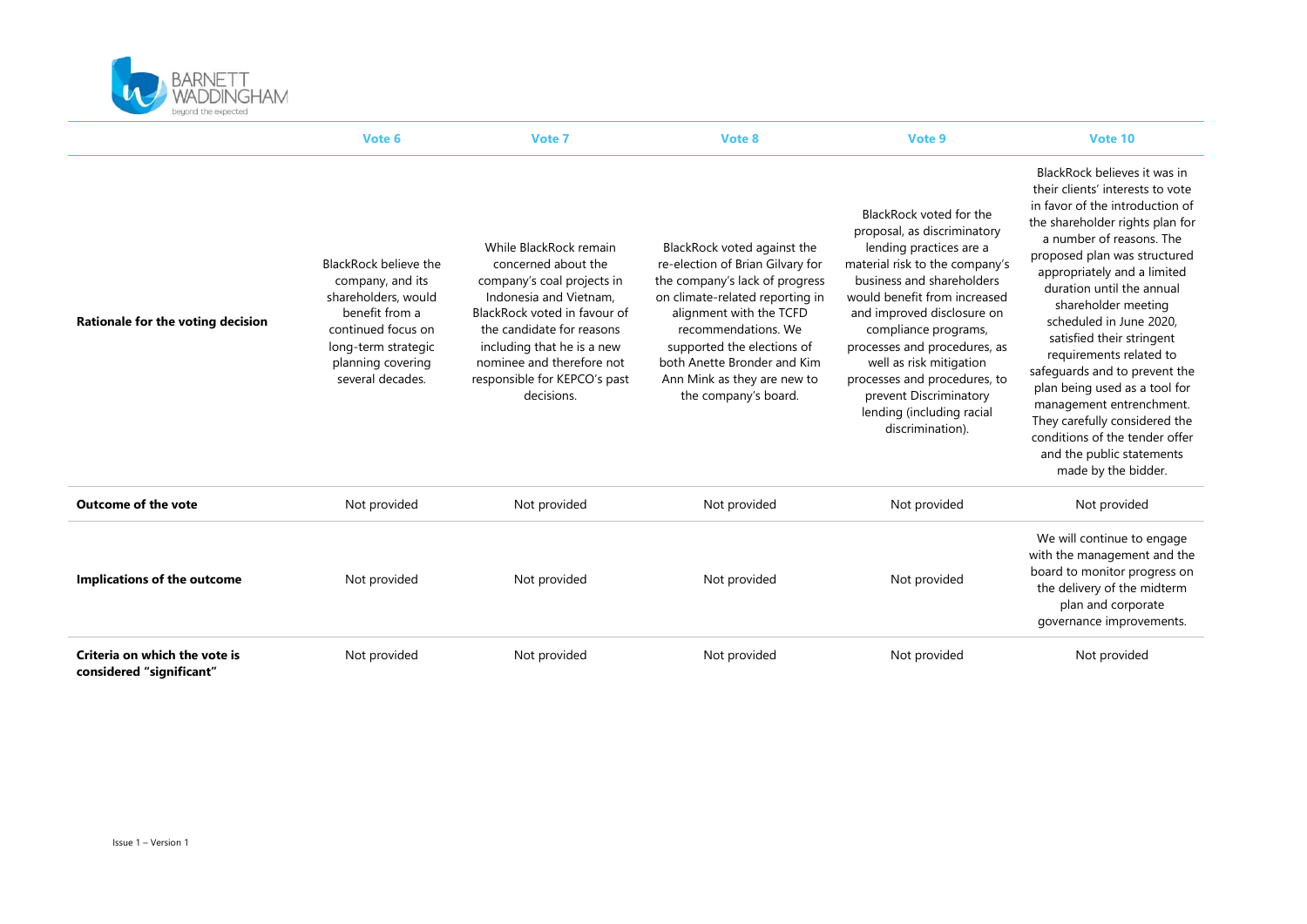

|                                                                                         | Vote 1                                                                                     | Vote 2                                                                                                                                                                   | Vote 3                                                                                                    | Vote 4                                                                                                                                   | Vote 5                                                                               |
|-----------------------------------------------------------------------------------------|--------------------------------------------------------------------------------------------|--------------------------------------------------------------------------------------------------------------------------------------------------------------------------|-----------------------------------------------------------------------------------------------------------|------------------------------------------------------------------------------------------------------------------------------------------|--------------------------------------------------------------------------------------|
| Company name                                                                            | International Consolidated<br>Airlines Group                                               | Pearson                                                                                                                                                                  | SIG plc.                                                                                                  | Barclays                                                                                                                                 | Rank Group                                                                           |
| Date of vote                                                                            | 7 Sep 2020                                                                                 | 18 Sep 2020                                                                                                                                                              | 9 July 2020                                                                                               | 7 May 2020                                                                                                                               | 11 Nov 2020                                                                          |
| Approximate size of fund's holding<br>as at the date of the vote (as % of<br>portfolio) | Not provided                                                                               | Not provided                                                                                                                                                             | Not provided                                                                                              | Not provided                                                                                                                             | Not provided                                                                         |
| Summary of the resolution                                                               | Approve Remuneration<br>Report' proposed at the<br>company's annual<br>shareholder meeting | Amend remuneration policy'<br>was proposed at the company's<br>special shareholder meeting                                                                               | Approve one-off payment to<br>Steve Francis' proposed at the<br>company's special shareholder<br>meeting. | Approve Barclays'<br>Commitment in Tackling<br>Climate Change, Resolution 30<br>- Approve ShareAction<br><b>Requisitioned Resolution</b> | Approve the remuneration<br>report; and resolution 3<br>Approve remuneration policy. |
| How the manager voted                                                                   | Against                                                                                    | Against                                                                                                                                                                  | Against                                                                                                   | For both                                                                                                                                 | For                                                                                  |
| If the vote was against<br>management did the manager                                   |                                                                                            | GM publicly communicates its vote instructions in monthly regional vote reports on its website with the rationale for all votes against management. It is our policy not |                                                                                                           |                                                                                                                                          |                                                                                      |

management, did the manager communicate their intent to the company ahead of the vote?

LGIM publicly communicates its vote instructions in monthly regional vote reports on its website with the rationale for all votes against management. It is our policy not to engage with our investee companies in the three weeks prior to an AGM as our engagement is not limited to shareholder meeting topics.

| LGIM encouraged the<br>LGIM spoke with the chair of<br>board to demonstrate<br>the board earlier this year, on<br>restraint and discretion with<br>the board's succession plans.<br>its executive remuneration.<br>They discussed the<br>They were concerned about<br>shortcomings of the company's<br>the level of bonus<br>current remuneration and also<br>payments. LGIM would<br>Rationale for the voting decision<br>spoke with the chair before the<br>have expected the<br>EGM, to relay their concerns. In<br>remuneration committee to<br>the absence of any changes,<br>exercise greater discretion<br>LGIM took the decision to vote<br>in light of the financial<br>situation of the company,<br>against the amendment to the<br>and also to reflect the<br>remuneration policy.<br>stakeholder experience. | LGIM does not generally<br>support one-off payments. They<br>believe that the remuneration<br>committee should ensure that<br>executive directors have a<br>remuneration policy in place<br>that is appropriate for their role<br>and level of responsibility. The<br>additional payment was a<br>concern because it was a large<br>amount for work carried out<br>over a two-month period and<br>was to be paid in cash at a time<br>when the company's liquidity<br>position was poor. | The resolution proposed by<br>Barclays sets out its long-term<br>plans and has the backing of<br>ShareAction and co-filers. We<br>are particularly grateful to the<br>Investor Forum for the<br>significant role it played in<br>coordinating this outcome. | LGIM noted the remuneration<br>committee's decision to apply<br>a 20% deduction and cancel<br>the planned increase of salaries<br>of the executives and fees of<br>the board members. They were<br>comfortable that the impact of<br>COVID-19 had been<br>appropriately reflected in the<br>remuneration of the executives<br>and therefore decided to<br>support the remuneration<br>report. |
|--------------------------------------------------------------------------------------------------------------------------------------------------------------------------------------------------------------------------------------------------------------------------------------------------------------------------------------------------------------------------------------------------------------------------------------------------------------------------------------------------------------------------------------------------------------------------------------------------------------------------------------------------------------------------------------------------------------------------------------------------------------------------------------------------------------------------|------------------------------------------------------------------------------------------------------------------------------------------------------------------------------------------------------------------------------------------------------------------------------------------------------------------------------------------------------------------------------------------------------------------------------------------------------------------------------------------|-------------------------------------------------------------------------------------------------------------------------------------------------------------------------------------------------------------------------------------------------------------|-----------------------------------------------------------------------------------------------------------------------------------------------------------------------------------------------------------------------------------------------------------------------------------------------------------------------------------------------------------------------------------------------|
|--------------------------------------------------------------------------------------------------------------------------------------------------------------------------------------------------------------------------------------------------------------------------------------------------------------------------------------------------------------------------------------------------------------------------------------------------------------------------------------------------------------------------------------------------------------------------------------------------------------------------------------------------------------------------------------------------------------------------------------------------------------------------------------------------------------------------|------------------------------------------------------------------------------------------------------------------------------------------------------------------------------------------------------------------------------------------------------------------------------------------------------------------------------------------------------------------------------------------------------------------------------------------------------------------------------------------|-------------------------------------------------------------------------------------------------------------------------------------------------------------------------------------------------------------------------------------------------------------|-----------------------------------------------------------------------------------------------------------------------------------------------------------------------------------------------------------------------------------------------------------------------------------------------------------------------------------------------------------------------------------------------|